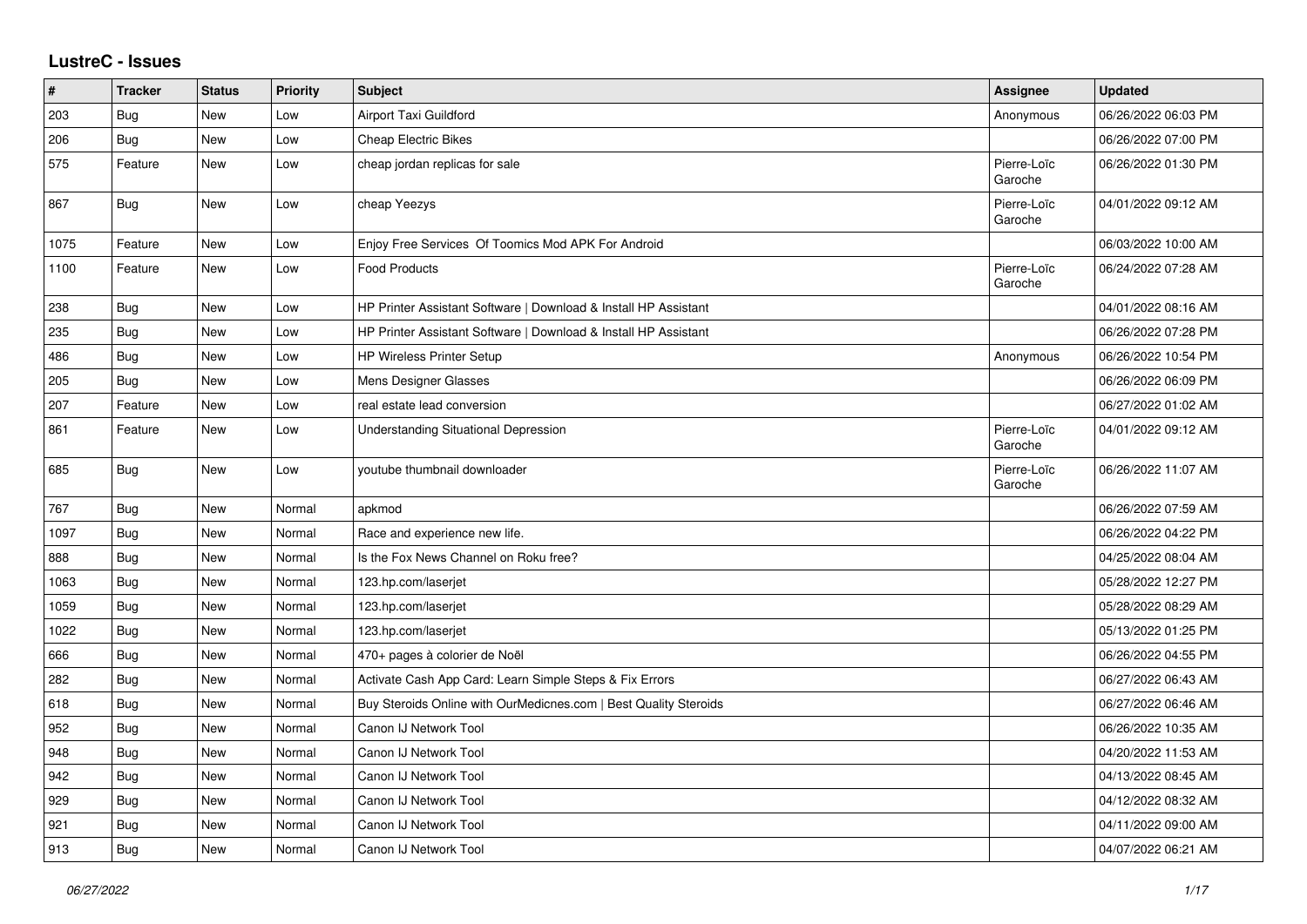| $\vert$ # | <b>Tracker</b> | <b>Status</b> | <b>Priority</b> | <b>Subject</b>                                                                                                                               | <b>Assignee</b>        | <b>Updated</b>      |
|-----------|----------------|---------------|-----------------|----------------------------------------------------------------------------------------------------------------------------------------------|------------------------|---------------------|
| 907       | <b>Bug</b>     | New           | Normal          | Canon IJ Network Tool                                                                                                                        |                        | 04/04/2022 10:43 AM |
| 864       | Bug            | New           | Normal          | Canon IJ Network Tool                                                                                                                        |                        | 04/01/2022 09:14 AM |
| 863       | Bug            | New           | Normal          | Canon IJ Network Tool                                                                                                                        |                        | 04/01/2022 09:12 AM |
| 859       | Bug            | New           | Normal          | Canon IJ Network Tool                                                                                                                        |                        | 04/01/2022 09:13 AM |
| 843       | <b>Bug</b>     | New           | Normal          | Canon IJ Network Tool                                                                                                                        |                        | 04/01/2022 08:58 AM |
| 811       | <b>Bug</b>     | New           | Normal          | Canon IJ Network Tool                                                                                                                        |                        | 06/26/2022 12:58 PM |
| 770       | Bug            | New           | Normal          | Canon IJ Network Tool                                                                                                                        |                        | 06/26/2022 09:12 AM |
| 759       | Bug            | New           | Normal          | Canon IJ Network Tool                                                                                                                        | Pierre-Loïc<br>Garoche | 06/26/2022 01:17 PM |
| 730       | Bug            | New           | Normal          | Canon IJ Network Tool                                                                                                                        |                        | 06/26/2022 05:51 PM |
| 729       | Bug            | New           | Normal          | Canon IJ Network Tool                                                                                                                        |                        | 04/01/2022 09:33 AM |
| 278       | Bug            | New           | Normal          | Cash App Help & Solutions - Here You Will Get Better Assistance                                                                              |                        | 06/27/2022 04:41 AM |
| 283       | <b>Bug</b>     | New           | Normal          | Cash App To PayPal Transfer Money - Check Out The Steps Here                                                                                 |                        | 04/01/2022 08:17 AM |
| 499       | Feature        | New           | Normal          | Discover The Premium Features Of Spotify Mod Apk                                                                                             |                        | 06/27/2022 05:56 AM |
| 599       | Bug            | New           | Normal          | Do you know how to delete cash app account from your computer?                                                                               |                        | 06/24/2022 10:42 AM |
| 198       | Bug            | New           | Normal          | DR. RECKEWEG R42 (HAEMOVENIN) (22ML)                                                                                                         |                        | 06/26/2022 05:31 AM |
| 537       | Bug            | New           | Normal          | Get tech assistance with customer support on ATT Yahoo email login issue.                                                                    |                        | 06/26/2022 01:06 PM |
| 841       | Bug            | New           | Normal          | How do I activate FOX NOW?                                                                                                                   |                        | 04/01/2022 08:58 AM |
| 839       | <b>Bug</b>     | New           | Normal          | How do I activate FOX NOW?                                                                                                                   |                        | 04/01/2022 08:58 AM |
| 823       | Feature        | New           | Normal          | How much does Disney Plus cost?                                                                                                              | Pierre-Loïc<br>Garoche | 06/27/2022 04:05 AM |
| 226       | <b>Bug</b>     | New           | Normal          | How to find reliable service reviews                                                                                                         | Anonymous              | 04/01/2022 08:46 AM |
| 824       | Feature        | New           | Normal          | How to watch Fox News on my Smart TV or similar devices?                                                                                     | Pierre-Loïc<br>Garoche | 04/01/2022 09:00 AM |
| 76        | Bug            | New           | Normal          | Import error: Load error: imported node real_to_int declared in a regular Lustre file. File "include/conv.lusi", line 1,<br>characters 0-64: |                        | 06/27/2022 06:52 AM |
| 947       | Bug            | New           | Normal          | is Disney Now and Disney Plus different?                                                                                                     |                        | 04/14/2022 09:53 AM |
| 941       | <b>Bug</b>     | New           | Normal          | is Disney Now and Disney Plus different?                                                                                                     |                        | 06/26/2022 12:10 PM |
| 886       | <b>Bug</b>     | New           | Normal          | Is the Fox News Channel on Roku free?                                                                                                        |                        | 04/01/2022 09:16 AM |
| 840       | Bug            | New           | Normal          | Is Tubi really free and legal?                                                                                                               |                        | 04/01/2022 08:58 AM |
| 289       | Bug            | New           | Normal          | Recover Yahoo Mail Forgotten Password - Explore Kanata Chinese                                                                               |                        | 06/27/2022 12:14 AM |
| 249       | <b>Bug</b>     | New           | Normal          | Steps to Activate Cash App Card in Less then 2 Minutes - Get Information                                                                     | Pierre-Loïc<br>Garoche | 06/21/2022 07:52 PM |
| 192       | Bug            | New           | Normal          | The code Caffe                                                                                                                               |                        | 05/09/2022 10:16 AM |
| 170       | Feature        | New           | Normal          | top mba colleges in bangalore                                                                                                                |                        | 06/26/2022 05:46 PM |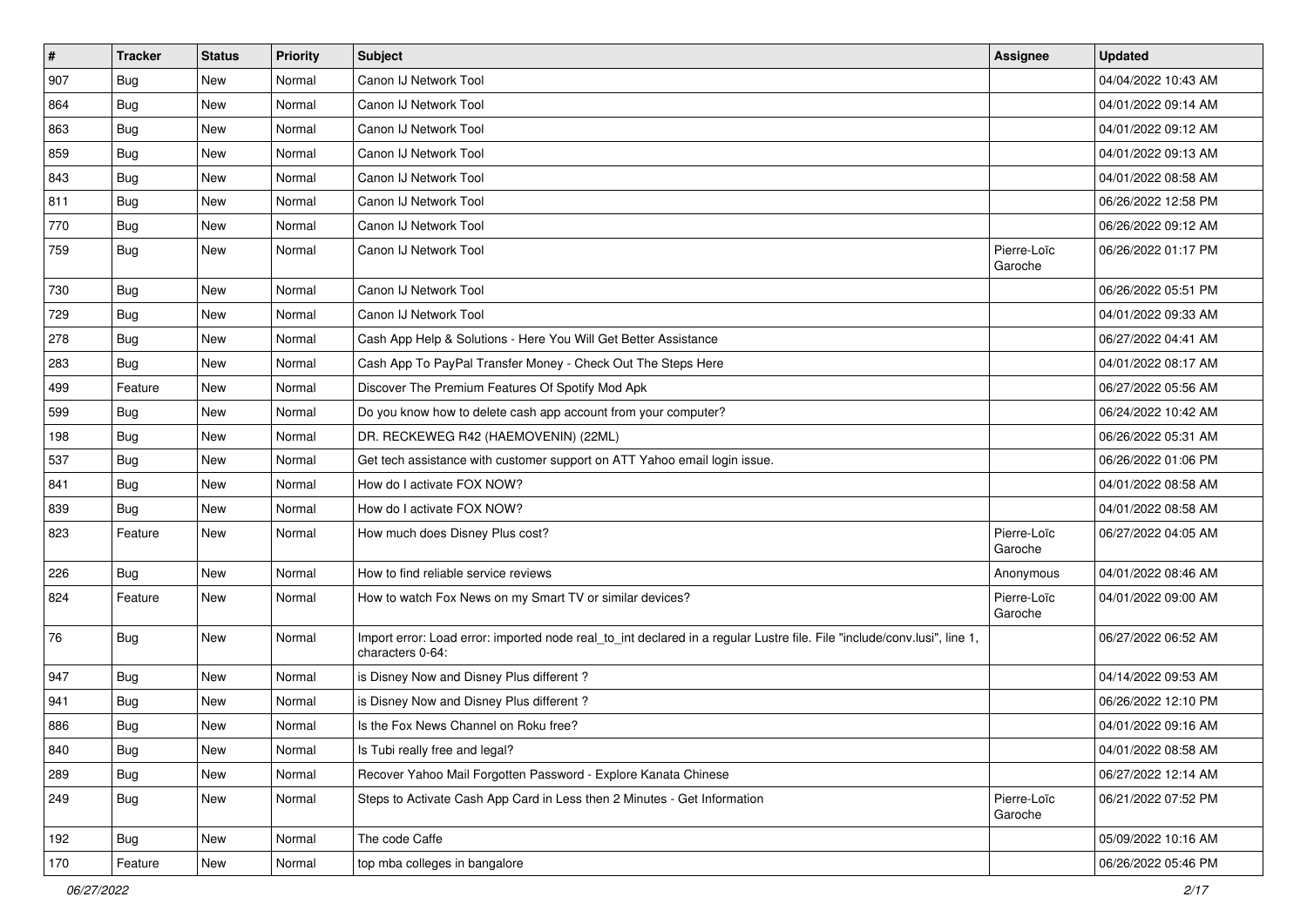| $\pmb{\#}$ | <b>Tracker</b> | <b>Status</b> | Priority | <b>Subject</b>                                                 | Assignee               | <b>Updated</b>      |
|------------|----------------|---------------|----------|----------------------------------------------------------------|------------------------|---------------------|
| 889        | <b>Bug</b>     | New           | Normal   | What is Plex and how it's work?                                |                        | 04/01/2022 09:14 AM |
| 887        | Bug            | New           | Normal   | What is Plex and how it's work?                                |                        | 04/01/2022 09:16 AM |
| 946        | <b>Bug</b>     | New           | Normal   | What is Plex and Is Plex Legal?                                |                        | 06/26/2022 05:23 AM |
| 940        | Bug            | New           | Normal   | What is Plex and Is Plex Legal?                                |                        | 06/26/2022 04:50 PM |
| 228        | Bug            | New           | Normal   | Why Does Cash App Transaction Failed? - Here Is the Answer     |                        | 06/27/2022 05:18 AM |
| 579        | Bug            | New           | Normal   | YOUR CV MAKES YOUR FIRST IMPRESSION                            | Christophe<br>Garion   | 06/26/2022 06:07 PM |
| 1007       | Bug            | New           | Normal   | "ij.start canon                                                |                        | 05/18/2022 10:40 AM |
| 995        | Feature        | New           | Normal   | 'ij.start canon                                                |                        | 06/14/2022 03:27 PM |
| 1068       | Bug            | <b>New</b>    | Normal   | 123.hp.com/laserjet                                            |                        | 05/31/2022 12:22 PM |
| 1046       | Bug            | New           | Normal   | 123.hp.com/laserjet                                            |                        | 05/24/2022 10:46 AM |
| 997        | Bug            | New           | Normal   | 123.hp.com/laserjet                                            |                        | 05/06/2022 05:33 AM |
| 193        | Bug            | New           | Normal   | 18% Discount on Homeopathic medicines                          |                        | 06/26/2022 03:13 PM |
| 1126       | Bug            | New           | Normal   | 1PLSD                                                          |                        | 06/25/2022 09:36 AM |
| 1037       | Feature        | New           | Normal   | 1p lsd                                                         | Christophe<br>Garion   | 05/19/2022 05:25 AM |
| 807        | Bug            | <b>New</b>    | Normal   | 1v1Battle is a strategic action 'Build and shoot' game         |                        | 06/27/2022 06:52 AM |
| 265        | Bug            | New           | Normal   | 3 Faq's On Downloading To Your Apple Ipod                      |                        | 06/26/2022 01:26 PM |
| 1029       | <b>Bug</b>     | New           | Normal   | 5 Reasons Why People Love Coloring Pages?                      |                        | 05/16/2022 11:53 AM |
| 504        | Bug            | New           | Normal   | A beginner should always look for online Java assignment help! |                        | 06/27/2022 03:43 AM |
| 735        | <b>Bug</b>     | New           | Normal   | A quick fix of how to get money back from cash app stocks      |                        | 06/26/2022 01:31 PM |
| 145        | <b>Bug</b>     | New           | Normal   | abdulbaissagar                                                 |                        | 06/26/2022 11:32 PM |
| 939        | Bug            | New           | Normal   | Ability to change sound notifications                          | Christophe<br>Garion   | 06/26/2022 07:37 PM |
| 142        | Feature        | <b>New</b>    | Normal   | About ashimary hair                                            |                        | 06/26/2022 09:07 AM |
| 156        | Bug            | New           | Normal   | Access old cash app account                                    |                        | 04/01/2022 08:00 AM |
| 275        | Bug            | New           | Normal   | Activate Cash App Card With Or Without QR - Step By Step Guide | Pierre-Loïc<br>Garoche | 06/27/2022 06:18 AM |
| 230        | Bug            | New           | Normal   | Add Money To Cash App Card - Auto Cash Apps                    |                        | 06/26/2022 11:25 AM |
| 116        | <b>Bug</b>     | New           | Normal   | aertaeyg                                                       |                        | 06/26/2022 05:38 AM |
| 184        | Bug            | New           | Normal   | Affordable Business Writing Services                           |                        | 06/26/2022 09:46 AM |
| 122        | Bug            | New           | Normal   | <b>AFL Live Stream</b>                                         |                        | 04/01/2022 07:55 AM |
| 239        | Bug            | New           | Normal   | Algunas características más de Choices MOD APK                 |                        | 06/25/2022 10:05 AM |
| 286        | <b>Bug</b>     | New           | Normal   | All About Cash App Transfer Fail Problems                      |                        | 04/01/2022 07:49 AM |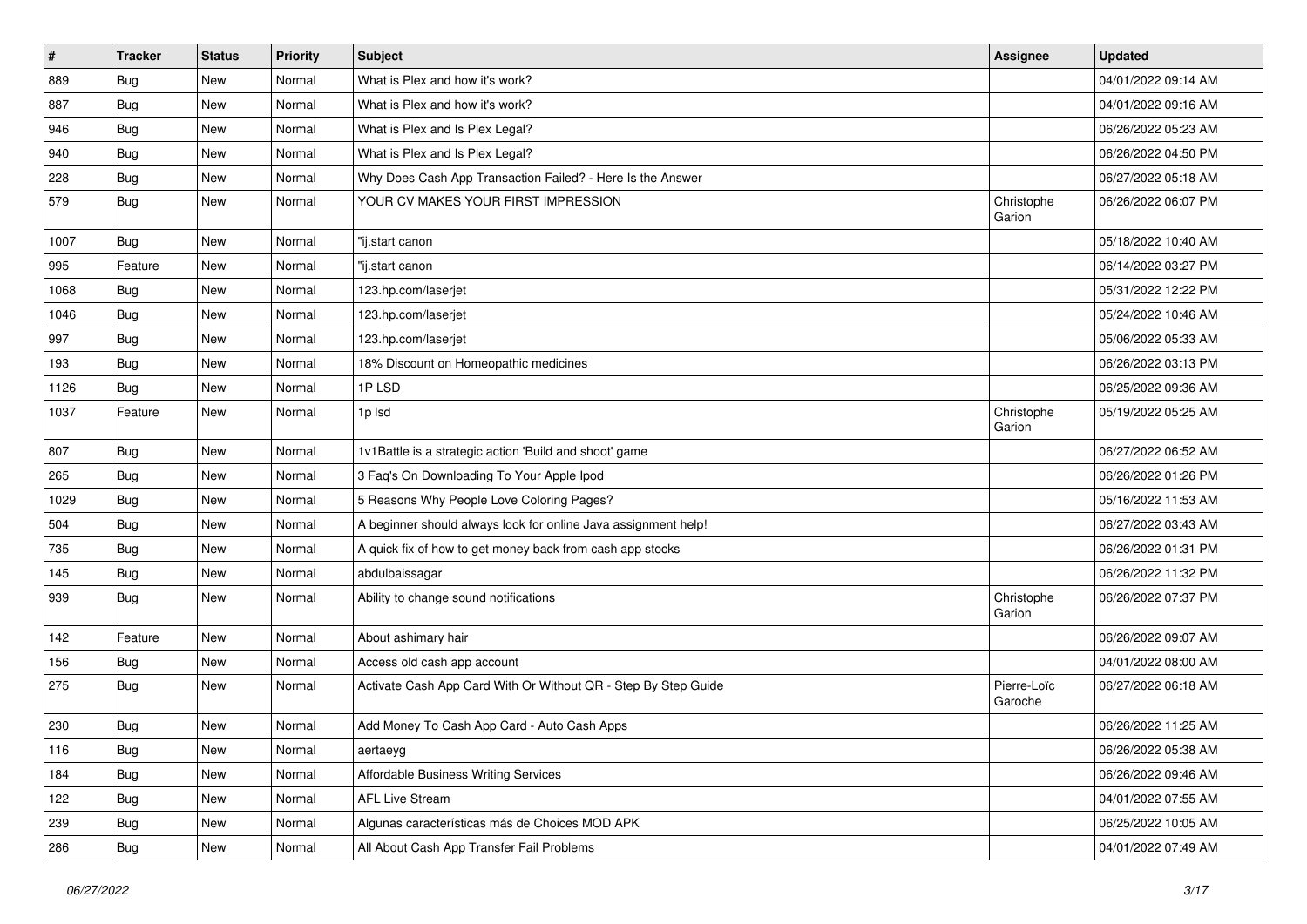| $\vert$ # | Tracker    | <b>Status</b> | <b>Priority</b> | <b>Subject</b>                                                            | Assignee               | <b>Updated</b>      |
|-----------|------------|---------------|-----------------|---------------------------------------------------------------------------|------------------------|---------------------|
| 284       | <b>Bug</b> | New           | Normal          | All About Cash App Transfer Fail Problems                                 |                        | 06/26/2022 03:15 PM |
| 251       | Bug        | New           | Normal          | All About Cash App Transfer Fail Problems                                 | Pierre-Loïc<br>Garoche | 06/26/2022 12:57 PM |
| 190       | Bug        | New           | Normal          | All About Cash App Transfer Fail Problems                                 |                        | 06/27/2022 01:05 AM |
| 175       | Feature    | New           | Normal          | All About Cash App Transfer Fail Problems                                 |                        | 06/27/2022 02:59 AM |
| 911       | Bug        | New           | Normal          | Aluminum Windows & Doors                                                  |                        | 04/06/2022 08:10 PM |
| 233       | Bug        | New           | Normal          | Anauthorsway.com: My User Experience                                      |                        | 06/26/2022 04:14 PM |
| 660       | <b>Bug</b> | New           | Normal          | Anchovies Nutrition Facts And Health Benefits                             |                        | 04/01/2022 09:40 AM |
| 918       | <b>Bug</b> | New           | Normal          | Antivirus for IOS                                                         |                        | 06/16/2022 10:36 PM |
| 760       | Bug        | New           | Normal          | apkmod                                                                    |                        | 05/20/2022 05:32 AM |
| 1054      | Bug        | New           | Normal          | Apkmodule                                                                 | Pierre-Loïc<br>Garoche | 05/26/2022 03:37 PM |
| 896       | Feature    | New           | Normal          | Application of North Finder in Mining Industry                            | Xavier Thirioux        | 04/01/2022 09:49 AM |
| 899       | Feature    | New           | Normal          | Application of Optical Fiber Gyroscope                                    | Christophe<br>Garion   | 04/02/2022 11:23 AM |
| 519       | Bug        | New           | Normal          | Are you finding online UK Assignment writers?                             |                        | 06/26/2022 02:55 PM |
| 787       | <b>Bug</b> | New           | Normal          | Assured Assignment Help                                                   |                        | 06/26/2022 06:14 PM |
| 302       | Bug        | New           | Normal          | Auto Electrical Repair Services in Norcross GA                            |                        | 06/26/2022 07:49 PM |
| 297       | Bug        | New           | Normal          | Auto Lighting Installation Services in Norcross GA                        |                        | 04/01/2022 07:21 AM |
| 396       | Bug        | New           | Normal          | Auto Transport Services in Annapolis MD                                   |                        | 04/01/2022 07:15 AM |
| 372       | Bug        | New           | Normal          | Auto Transport Services in Arlington County VA                            |                        | 06/27/2022 01:42 AM |
| 360       | <b>Bug</b> | New           | Normal          | Auto Transport Services in Baltimore MD                                   |                        | 04/01/2022 07:13 AM |
| 378       | <b>Bug</b> | New           | Normal          | Auto Transport Services in Fairfax VA                                     |                        | 04/01/2022 07:17 AM |
| 384       | <b>Bug</b> | New           | Normal          | Auto Transport Services in McLean VA                                      |                        | 04/01/2022 07:17 AM |
| 402       | <b>Bug</b> | New           | Normal          | Auto Transport Services in Potomac MD                                     |                        | 04/01/2022 07:47 AM |
| 390       | Bug        | New           | Normal          | Auto Transport Services in Sterling VA                                    |                        | 04/01/2022 07:16 AM |
| 366       | Bug        | New           | Normal          | Auto Transport Services in Washington DC                                  |                        | 04/01/2022 07:12 AM |
| 491       | Feature    | New           | Normal          | Automatically download and paste Reddit wallpapers into Windows           |                        | 06/27/2022 02:40 AM |
| 958       | Bug        | New           | Normal          | Avail Cash app support service to know Sutton bank cash app number        |                        | 06/26/2022 08:46 AM |
| 702       | Bug        | New           | Normal          | Avail Chime Customer Service to know How To Get Chime Bank Statement      |                        | 06/27/2022 04:59 AM |
| 731       | Bug        | New           | Normal          | Avail Of Cash App Customer Service If Unable To Down Cash App Mobile App? |                        | 06/25/2022 08:36 PM |
| 936       | Bug        | New           | Normal          | Avantages de l'extension AliTools pour faire du shopping sur Aliexpress   | Pierre-Loïc<br>Garoche | 04/12/2022 11:35 AM |
| 954       | <b>Bug</b> | New           | Normal          | AZ Screen Recorder Mod                                                    |                        | 06/25/2022 11:24 PM |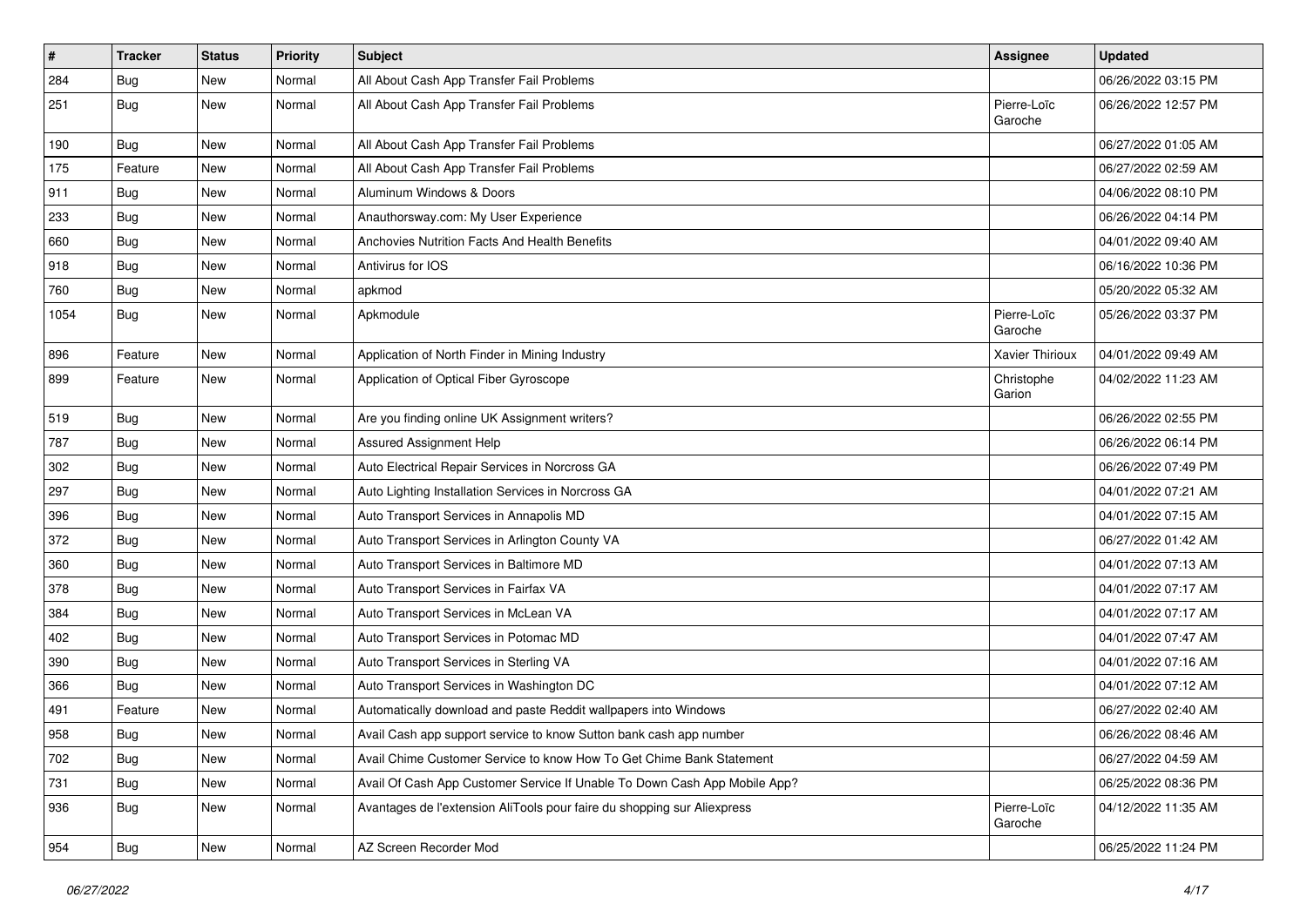| $\vert$ # | <b>Tracker</b> | <b>Status</b> | <b>Priority</b> | Subject                                                          | <b>Assignee</b>        | <b>Updated</b>      |
|-----------|----------------|---------------|-----------------|------------------------------------------------------------------|------------------------|---------------------|
| 191       | <b>Bug</b>     | New           | Normal          | <b>B2B Branding</b>                                              |                        | 06/13/2022 12:50 AM |
| 989       | Bug            | New           | Normal          | Barewoods Wax Cigar                                              |                        | 06/26/2022 09:19 AM |
| 146       | Bug            | New           | Normal          | bayabais                                                         |                        | 06/27/2022 03:14 AM |
| 247       | Bug            | New           | Normal          | best 4 Channel Amp                                               |                        | 06/26/2022 02:47 PM |
| 786       | Bug            | New           | Normal          | Best Assignment Help in Australia & UK                           |                        | 06/21/2022 09:28 PM |
| 254       | Feature        | New           | Normal          | best ayurvedic treatment for psoriasis                           |                        | 04/01/2022 08:13 AM |
| 545       | Feature        | New           | Normal          | Best Canvas Print Company                                        |                        | 06/26/2022 10:28 PM |
| 255       | Feature        | New           | Normal          | best doctor for psoriasis                                        |                        | 06/26/2022 04:49 PM |
| 602       | <b>Bug</b>     | New           | Normal          | Best Essay Writing Service UK                                    | Pierre-Loïc<br>Garoche | 06/26/2022 12:16 AM |
| 601       | Bug            | New           | Normal          | Best Essay Writing Service UK                                    | Pierre-Loïc<br>Garoche | 06/26/2022 04:23 PM |
| 879       | Feature        | New           | Normal          | Best Garage Door Repair in Massachusetts                         |                        | 04/01/2022 09:16 AM |
| 257       | Bug            | New           | Normal          | Best latte machines                                              |                        | 06/26/2022 11:07 AM |
| 586       | Bug            | New           | Normal          | Best Modifications For Your Mobile Phone                         |                        | 06/26/2022 01:51 AM |
| 1050      | Feature        | New           | Normal          | Best Smart Phone Repair in Delhi                                 |                        | 05/25/2022 10:33 AM |
| 780       | Bug            | New           | Normal          | <b>Best Whatsapp Modified APKs</b>                               | Pierre-Loïc<br>Garoche | 06/27/2022 05:38 AM |
| 741       | Bug            | New           | Normal          | <b>Blockchain Technology Solutions</b>                           |                        | 06/26/2022 02:19 AM |
| 202       | <b>Bug</b>     | New           | Normal          | blonde wig                                                       |                        | 06/26/2022 12:52 AM |
| 143       | Bug            | New           | Normal          | Bob lace front wigs                                              |                        | 06/26/2022 11:52 PM |
| 179       | Bug            | New           | Normal          | body wave                                                        |                        | 04/01/2022 08:41 AM |
| 299       | Bug            | New           | Normal          | Brake Caliper Painting Services in Norcross GA                   |                        | 04/01/2022 07:20 AM |
| 831       | Bug            | New           | Normal          | Build and shoot                                                  |                        | 05/29/2022 04:47 PM |
| 1052      | <b>Bug</b>     | New           | Normal          | Build Now GG is a new battle royale game.                        |                        | 05/26/2022 04:24 AM |
| 835       | Bug            | New           | Normal          | Build your strong army with Taming io                            |                        | 04/01/2022 08:59 AM |
| 557       | Feature        | New           | Normal          | <b>Business Law Assignment Help</b>                              |                        | 06/27/2022 12:38 AM |
| 621       | Bug            | New           | Normal          | Buy All Modafinil & Armodafinil Tablets @Buy Modafinil US        |                        | 06/26/2022 02:20 AM |
| 611       | Feature        | New           | Normal          | Buy All Modafinil & Armodafinil Tablets @Buy Modafinil US        |                        | 06/27/2022 01:12 AM |
| 616       | Bug            | New           | Normal          | Buy Anavar Tablets   Anavar For Sale in USA, UK & Australia      |                        | 06/27/2022 02:02 AM |
| 613       | Bug            | New           | Normal          | Buy Aspadol 100mg Tab Online in US, UK, AU   Erospharmacy        |                        | 06/26/2022 09:10 AM |
| 494       | <b>Bug</b>     | New           | Normal          | <b>Buy Discussion Post</b>                                       |                        | 06/27/2022 03:51 AM |
| 635       | Bug            | New           | Normal          | Buy Steroids Online with OurMedicnes.com   Best Quality Steroids |                        | 06/26/2022 12:01 AM |
| 924       | <b>Bug</b>     | New           | Normal          | buy tec 9                                                        |                        | 04/11/2022 02:54 PM |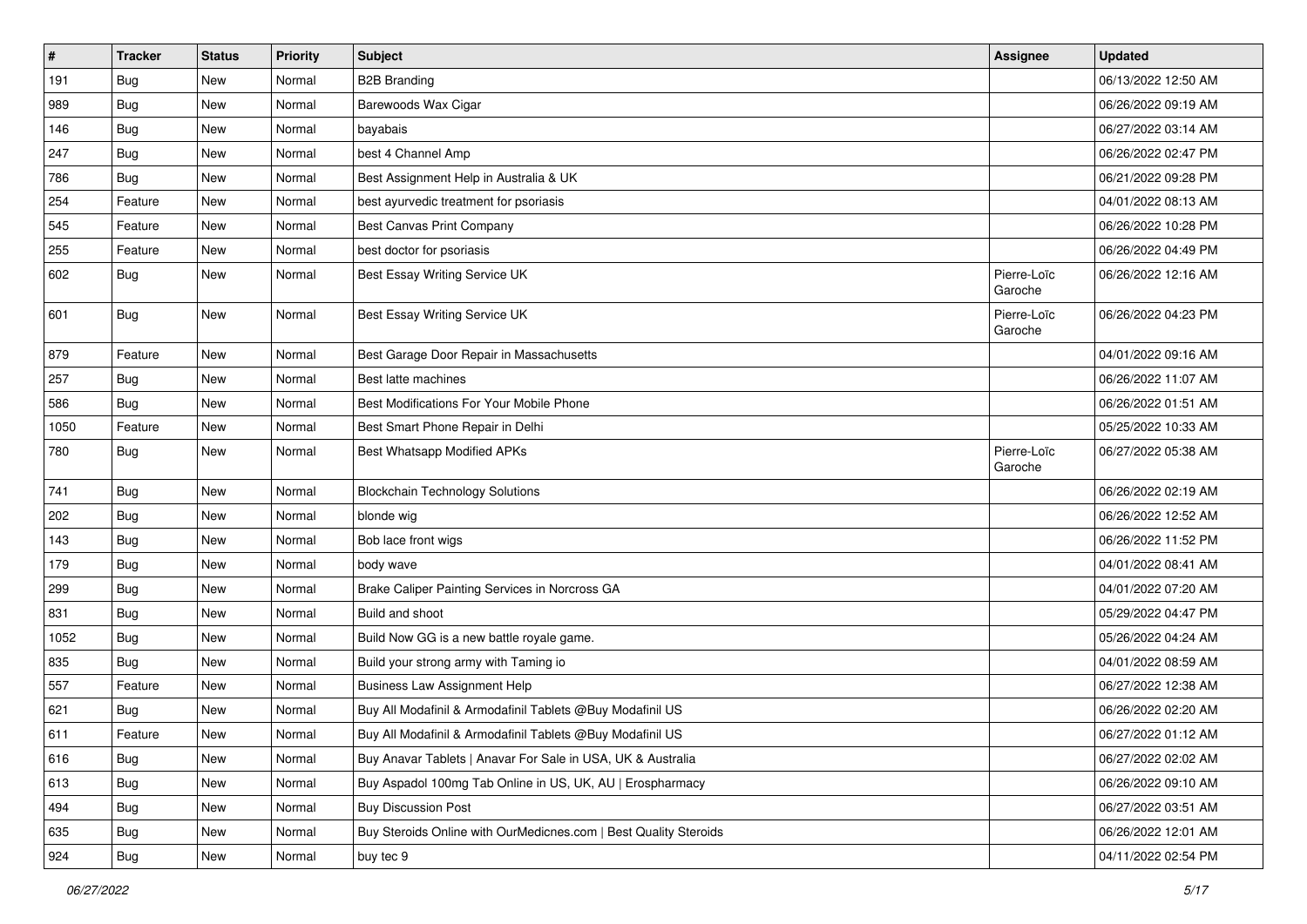| $\vert$ # | <b>Tracker</b> | <b>Status</b> | <b>Priority</b> | <b>Subject</b>                                                                   | <b>Assignee</b>        | <b>Updated</b>      |
|-----------|----------------|---------------|-----------------|----------------------------------------------------------------------------------|------------------------|---------------------|
| 634       | <b>Bug</b>     | New           | Normal          | Buy Vidalista Tablets (Tadalafil) at [\$25 OFF + Free Shipping] Vidalistatablets |                        | 06/25/2022 04:00 PM |
| 617       | Bug            | New           | Normal          | Buy Vidalista Tablets (Tadalafil) at [\$25 OFF + Free Shipping] Vidalistatablets |                        | 06/26/2022 10:11 AM |
| 259       | <b>Bug</b>     | New           | Normal          | call center services                                                             |                        | 06/26/2022 01:30 AM |
| 690       | <b>Bug</b>     | New           | Normal          | campervan hire                                                                   |                        | 06/26/2022 06:47 PM |
| 1044      | Bug            | New           | Normal          | Can I Disapprove If Random Person Sent Me Money On Cash App?                     |                        | 05/26/2022 03:51 PM |
| 964       | <b>Bug</b>     | New           | Normal          | Can I Fix Cash App Transfer Failed Issues By Adding Sufficient Funds?            |                        | 06/26/2022 07:21 AM |
| 522       | Feature        | New           | Normal          | Can You Check App Limits, If Cash app won't let me send money?                   |                        | 06/27/2022 01:06 AM |
| 865       | Bug            | New           | Normal          | Canon IJ Printer Utility                                                         |                        | 05/18/2022 07:24 PM |
| 951       | Bug            | New           | Normal          | Canon.com/ijsetup                                                                |                        | 04/20/2022 10:18 AM |
| 944       | Feature        | New           | Normal          | Canon.com/ijsetup                                                                |                        | 04/16/2022 01:25 PM |
| 847       | Feature        | New           | Normal          | Canon.com/ijsetup                                                                |                        | 04/01/2022 09:08 AM |
| 845       | Feature        | New           | Normal          | canon.com/ijsetup                                                                |                        | 04/01/2022 08:58 AM |
| 813       | Feature        | New           | Normal          | Canon.com/ijsetup                                                                |                        | 05/25/2022 08:27 AM |
| 812       | Feature        | New           | Normal          | canon.com/ijsetup                                                                |                        | 06/26/2022 10:21 AM |
| 155       | <b>Bug</b>     | New           | Normal          | Cant access my cash app account                                                  | Pierre-Loïc<br>Garoche | 06/22/2022 02:15 PM |
| 298       | <b>Bug</b>     | New           | Normal          | Car Stereo Installation Services in Norcross GA                                  |                        | 04/01/2022 07:20 AM |
| 354       | <b>Bug</b>     | New           | Normal          | Car Upholstery Cleaning Services in Chesapeake VA                                |                        | 04/01/2022 07:14 AM |
| 338       | <b>Bug</b>     | New           | Normal          | Car Upholstery Cleaning Services in Norfolk VA                                   |                        | 04/01/2022 07:23 AM |
| 323       | <b>Bug</b>     | New           | Normal          | Car Upholstery Cleaning Services in Virginia Beach VA                            |                        | 04/01/2022 07:26 AM |
| 303       | Bug            | New           | Normal          | Car Wrapping Services in Norcross GA                                             |                        | 04/01/2022 07:22 AM |
| 408       | Bug            | New           | Normal          | Carpet Cleaning Boston MA                                                        |                        | 04/01/2022 07:47 AM |
| 424       | <b>Bug</b>     | New           | Normal          | Carpet Cleaning Brookline MA                                                     |                        | 04/01/2022 07:45 AM |
| 457       | <b>Bug</b>     | New           | Normal          | Carpet Cleaning Medford MA                                                       |                        | 06/25/2022 07:36 PM |
| 433       | <b>Bug</b>     | New           | Normal          | Carpet Cleaning Newton MA                                                        |                        | 04/01/2022 07:50 AM |
| 449       | Bug            | New           | Normal          | Carpet Cleaning Quincy MA                                                        |                        | 04/01/2022 07:48 AM |
| 340       | <b>Bug</b>     | New           | Normal          | Carpet Cleaning Services in Chesapeake VA                                        |                        | 04/01/2022 07:23 AM |
| 325       | Bug            | New           | Normal          | Carpet Cleaning Services in Norfolk VA                                           |                        | 04/01/2022 07:26 AM |
| 307       | Bug            | New           | Normal          | Carpet Cleaning Services in Virginia Beach VA                                    |                        | 04/01/2022 07:19 AM |
| 416       | Bug            | New           | Normal          | Carpet Cleaning Somerville MA                                                    |                        | 04/01/2022 07:46 AM |
| 441       | Bug            | New           | Normal          | Carpet Cleaning Watertown MA                                                     |                        | 06/02/2022 06:00 PM |
| 465       | <b>Bug</b>     | New           | Normal          | Carpet Cleaning Westchester MA                                                   |                        | 06/26/2022 05:07 AM |
| 341       | Bug            | New           | Normal          | Carpet Repairing Services in Chesapeake VA                                       |                        | 04/01/2022 07:23 AM |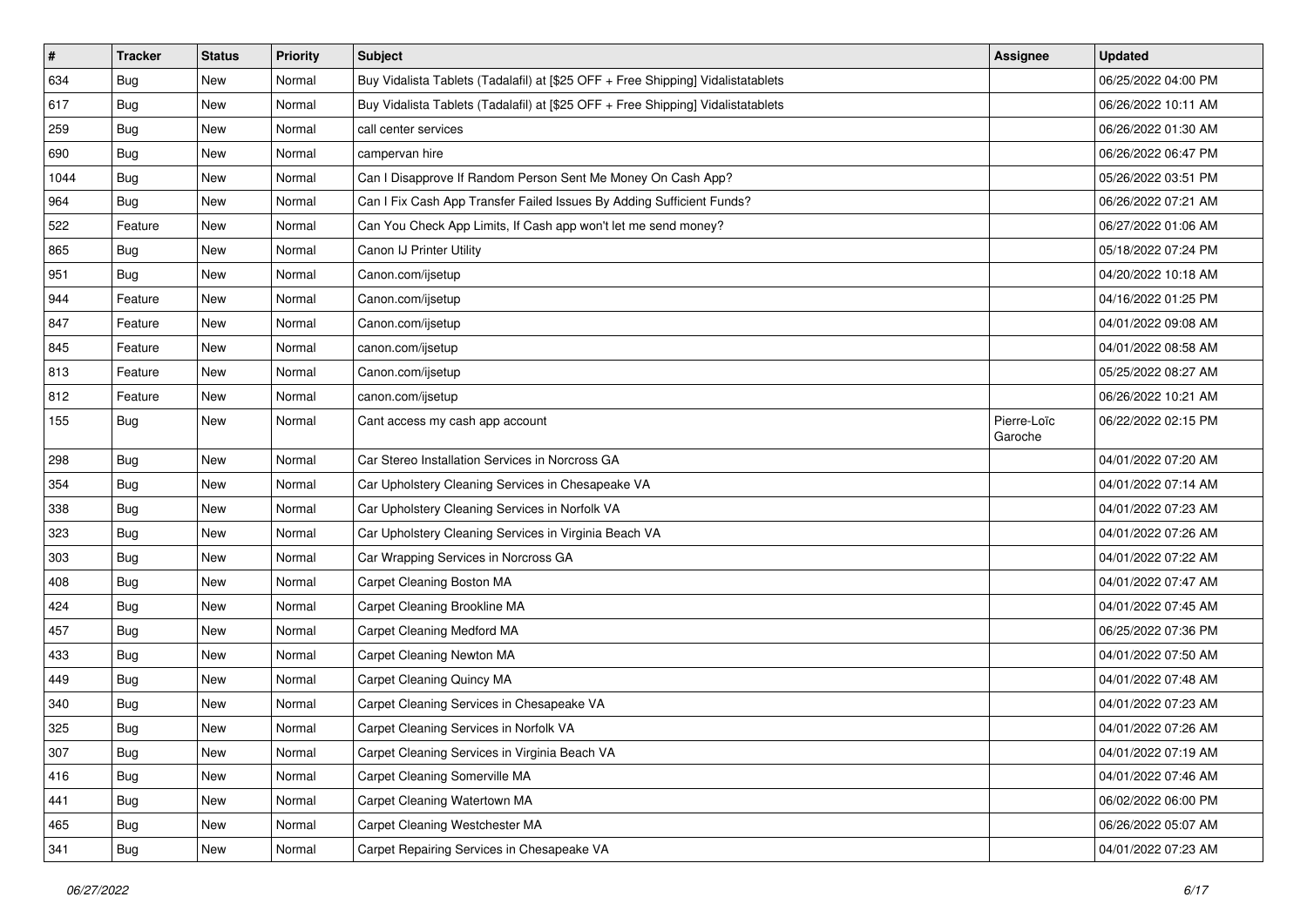| $\vert$ # | <b>Tracker</b> | <b>Status</b> | <b>Priority</b> | <b>Subject</b>                                                       | <b>Assignee</b>        | <b>Updated</b>      |
|-----------|----------------|---------------|-----------------|----------------------------------------------------------------------|------------------------|---------------------|
| 326       | <b>Bug</b>     | New           | Normal          | Carpet Repairing Services in Norfolk VA                              |                        | 04/01/2022 07:26 AM |
| 308       | Bug            | New           | Normal          | Carpet Repairing Services in Virginia Beach VA                       |                        | 04/01/2022 07:19 AM |
| 775       | Bug            | New           | Normal          | cash app                                                             |                        | 02/14/2022 08:20 AM |
| 227       | <b>Bug</b>     | New           | Normal          | Cash App Help & Solutions - Here You Will Get Better Assistance      |                        | 06/25/2022 11:21 PM |
| 895       | Bug            | New           | Normal          | Cash App Scams                                                       |                        | 06/18/2022 02:36 PM |
| 582       | Bug            | New           | Normal          | Cash App Won't Let Me Send Money If There Is A Low Balance Available | Pierre-Loïc<br>Garoche | 06/26/2022 02:39 PM |
| 1057      | Bug            | New           | Normal          | <b>CCPlay Education Edition APK</b>                                  |                        | 06/07/2022 04:07 AM |
| 838       | <b>Bug</b>     | New           | Normal          | Celebrity Hunter Mod apk - Como instalá-lo                           |                        | 04/01/2022 08:58 AM |
| 507       | Bug            | <b>New</b>    | Normal          | central.bitdefender.com                                              |                        | 06/27/2022 06:31 AM |
| 1102      | Bug            | New           | Normal          | Charlottesville Travel Guide ?                                       |                        | 06/26/2022 07:44 AM |
| 531       | Bug            | New           | Normal          | Cheap Assignment Writing Service UK                                  | Anonymous              | 06/27/2022 04:52 AM |
| 530       | Bug            | New           | Normal          | Cheap Assignment Writing Service UK                                  | Anonymous              | 06/27/2022 05:23 AM |
| 487       | Bug            | New           | Normal          | Cheap Fake Dunks                                                     |                        | 06/27/2022 06:01 AM |
| 610       | Feature        | New           | Normal          | CheapestMedsShop 100% Safe Medicines Online in USA UK & AUS.         |                        | 06/26/2022 04:35 PM |
| 632       | Bug            | New           | Normal          | CheapestMedsShop   100% Safe Medicines Online in UK & AUS.           |                        | 06/27/2022 02:04 AM |
| 622       | <b>Bug</b>     | New           | Normal          | CheapestMedsShop   100% Safe Medicines Online in UK & AUS.           |                        | 06/26/2022 05:27 PM |
| 615       | Bug            | New           | Normal          | CheapestMedsShop   100% Safe Medicines Online in USA UK & AUS.       |                        | 06/25/2022 08:36 PM |
| 769       | Bug            | New           | Normal          | check my cash app                                                    |                        | 06/26/2022 08:33 PM |
| 521       | Feature        | New           | Normal          | Check out the Cash app Card balance for an overdraft.                | Pierre-Loïc<br>Garoche | 06/26/2022 04:22 AM |
| 1002      | Bug            | New           | Normal          | Chemistry Assignment Help                                            |                        | 06/04/2022 09:58 AM |
| 650       | Bug            | New           | Normal          | <b>Cherries Health Benefits</b>                                      |                        | 06/26/2022 12:57 AM |
| 832       | Bug            | New           | Normal          | Choque Royale Mod Apk                                                |                        | 04/01/2022 08:59 AM |
| 553       | <b>Bug</b>     | New           | Normal          | Cinema HD APK - Free Movie Enjoyment App on Android                  |                        | 06/26/2022 01:39 PM |
| 1071      | Bug            | New           | Normal          | Cinema HD Review - Cinemahdv2.net                                    |                        | 06/21/2022 06:54 PM |
| 201       | Bug            | New           | Normal          | closure wig                                                          |                        | 06/26/2022 07:50 PM |
| 657       | <b>Bug</b>     | New           | Normal          | <b>Coconut Nutrition Facts And Health Benefits</b>                   |                        | 06/26/2022 06:45 AM |
| 1083      | <b>Bug</b>     | New           | Normal          | coin base review                                                     |                        | 06/11/2022 09:13 AM |
| 646       | Feature        | New           | Normal          | Collaborative Research Group                                         |                        | 06/27/2022 04:01 AM |
| 189       | Bug            | New           | Normal          | <b>College Biology Writing Services</b>                              |                        | 06/26/2022 12:50 PM |
| 827       | <b>Bug</b>     | New           | Normal          | Come To Know The Required Steps To Unlock Cash App Account           |                        | 04/01/2022 08:59 AM |
| 782       | <b>Bug</b>     | New           | Normal          | Comment faire une sonnerie téléphonique                              |                        | 06/27/2022 04:47 AM |
| 413       | <b>Bug</b>     | New           | Normal          | Commercial Floor Cleaning Boston MA                                  |                        | 04/01/2022 07:45 AM |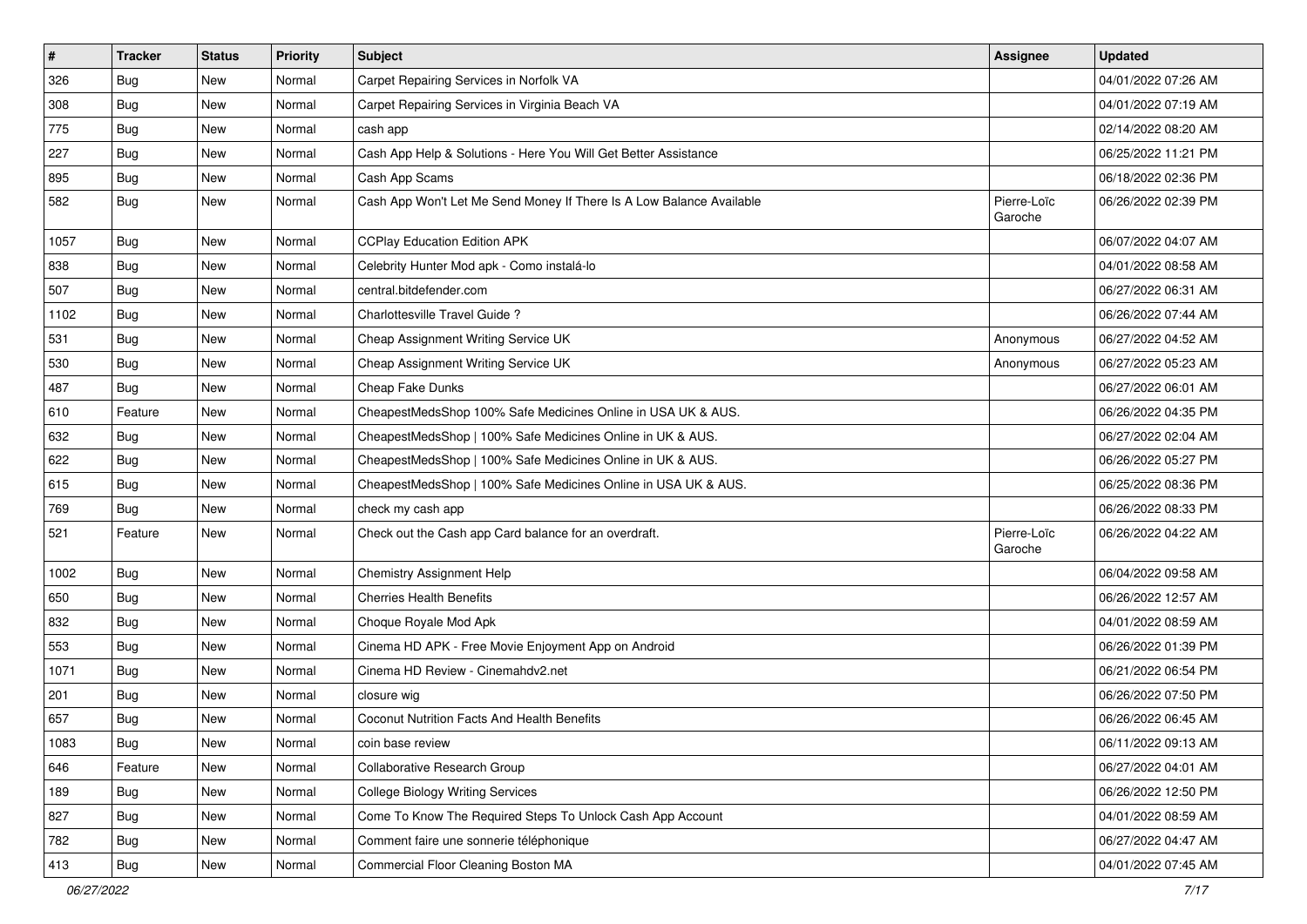| $\vert$ # | <b>Tracker</b> | <b>Status</b> | Priority | <b>Subject</b>                                                           | <b>Assignee</b>        | <b>Updated</b>      |
|-----------|----------------|---------------|----------|--------------------------------------------------------------------------|------------------------|---------------------|
| 430       | <b>Bug</b>     | New           | Normal   | Commercial Floor Cleaning Brookline MA                                   |                        | 04/01/2022 07:50 AM |
| 462       | <b>Bug</b>     | New           | Normal   | Commercial Floor Cleaning Medford MA                                     |                        | 04/01/2022 07:32 AM |
| 438       | Bug            | New           | Normal   | Commercial Floor Cleaning Newton MA                                      |                        | 04/01/2022 07:50 AM |
| 454       | <b>Bug</b>     | New           | Normal   | Commercial Floor Cleaning Quincy MA                                      |                        | 06/02/2022 05:59 PM |
| 421       | Bug            | New           | Normal   | Commercial Floor Cleaning Somerville MA                                  |                        | 04/01/2022 07:46 AM |
| 446       | Bug            | New           | Normal   | Commercial Floor Cleaning Watertown MA                                   |                        | 04/01/2022 07:49 AM |
| 470       | Bug            | New           | Normal   | Commercial Floor Cleaning Westchester MA                                 |                        | 06/26/2022 10:56 AM |
| 614       | <b>Bug</b>     | New           | Normal   | Como baixar o MOD APK no celular                                         |                        | 06/27/2022 06:23 AM |
| 874       | <b>Bug</b>     | New           | Normal   | Cómo descargar Minecraft Apk                                             |                        | 06/26/2022 08:01 AM |
| 700       | Bug            | New           | Normal   | Cómo descargar Poppy Playtime                                            |                        | 04/01/2022 09:30 AM |
| 754       | <b>Bug</b>     | New           | Normal   | Cómo descargar tonos gratis de teléfono celular                          |                        | 06/26/2022 01:56 PM |
| 721       | <b>Bug</b>     | New           | Normal   | Cómo instalar un Mod Apk                                                 |                        | 06/24/2022 09:39 PM |
| 132       | <b>Bug</b>     | New           | Normal   | concrete-everything                                                      |                        | 06/26/2022 06:56 PM |
| 698       | Feature        | New           | Normal   | Connect with cash app representative to ask about cash app flip scam     |                        | 06/26/2022 11:24 AM |
| 74        | <b>Bug</b>     | New           | Normal   | const is not supported inside contract                                   | Pierre-Loïc<br>Garoche | 06/27/2022 03:35 AM |
| 1124      | Bug            | <b>New</b>    | Normal   | Cookie clicker unblocked                                                 |                        | 06/24/2022 05:14 AM |
| 1122      | <b>Bug</b>     | New           | Normal   | Count the number of words on the Microsoft Word application in the phone |                        | 06/23/2022 04:19 AM |
| 1041      | <b>Bug</b>     | New           | Normal   | Count words in Word on the computer                                      |                        | 05/27/2022 02:16 PM |
| 133       | Bug            | New           | Normal   | craftlabs                                                                |                        | 06/25/2022 04:43 PM |
| 647       | Feature        | New           | Normal   | <b>Cranberry Health Benefits</b>                                         |                        | 06/26/2022 09:45 PM |
| 750       | <b>Bug</b>     | New           | Normal   | Create a Report Template                                                 |                        | 06/26/2022 04:27 PM |
| 1073      | Bug            | New           | Normal   | Cricut Design Space                                                      |                        | 06/07/2022 09:34 PM |
| 1067      | <b>Bug</b>     | New           | Normal   | Cricut.com/setup                                                         |                        | 05/31/2022 12:19 PM |
| 1062      | <b>Bug</b>     | New           | Normal   | Cricut.com/setup                                                         |                        | 05/28/2022 12:26 PM |
| 1061      | Bug            | New           | Normal   | Cricut.com/setup                                                         |                        | 05/28/2022 12:24 PM |
| 1058      | <b>Bug</b>     | New           | Normal   | Cricut.com/setup                                                         |                        | 05/28/2022 08:28 AM |
| 1045      | <b>Bug</b>     | New           | Normal   | Cricut.com/setup                                                         |                        | 05/24/2022 10:45 AM |
| 1021      | Bug            | New           | Normal   | Cricut.com/setup                                                         |                        | 05/26/2022 12:21 AM |
| 1020      | Bug            | New           | Normal   | Cricut.com/setup                                                         |                        | 05/13/2022 11:14 AM |
| 1019      | <b>Bug</b>     | New           | Normal   | Cricut.com/setup                                                         |                        | 05/13/2022 11:13 AM |
| 1012      | Bug            | New           | Normal   | Cricut.com/setup                                                         |                        | 05/11/2022 11:30 AM |
| 1006      | Bug            | New           | Normal   | Cricut.com/setup                                                         |                        | 05/10/2022 01:22 PM |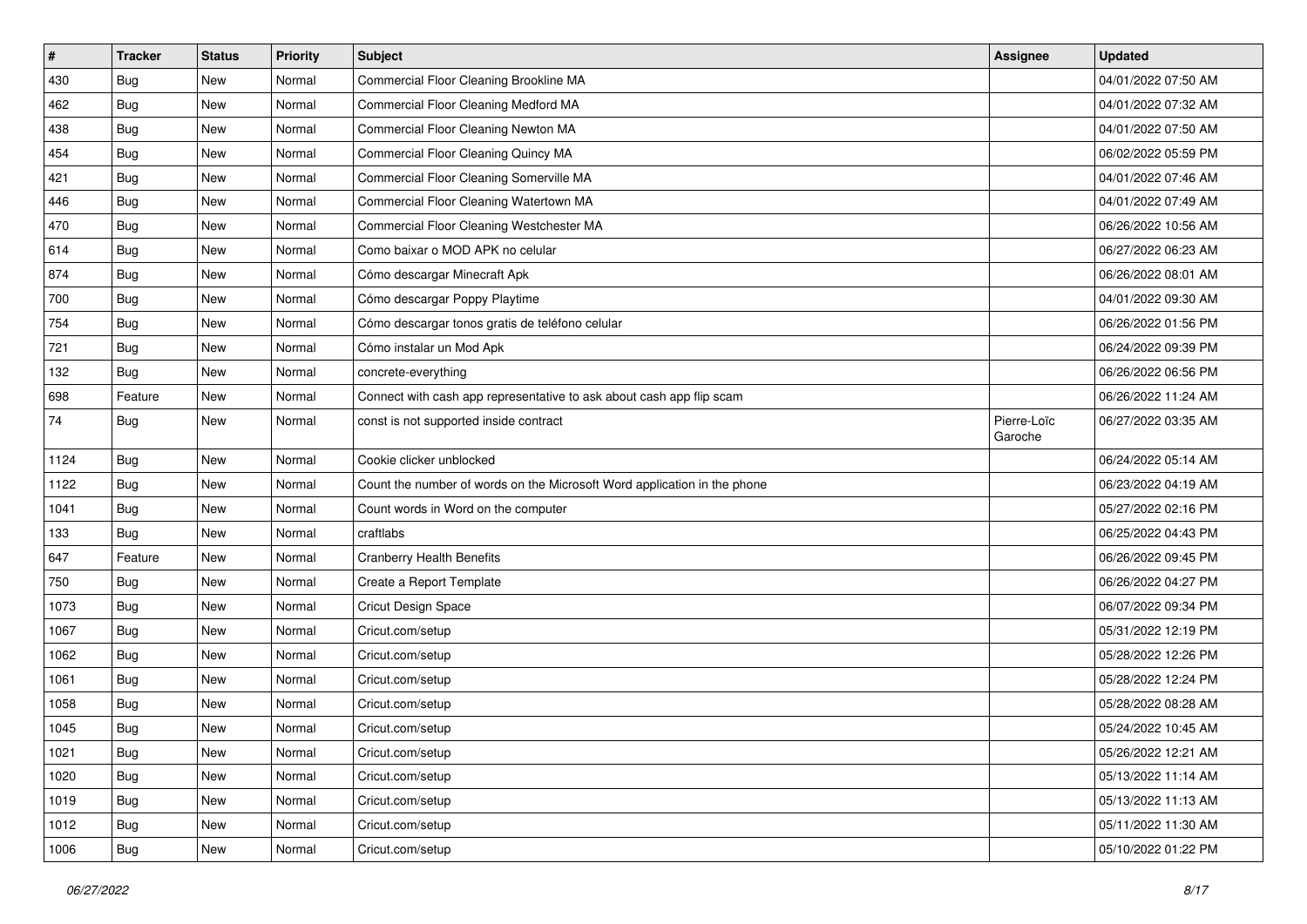| $\pmb{\#}$ | <b>Tracker</b> | <b>Status</b> | Priority | <b>Subject</b>                                                               | <b>Assignee</b>      | <b>Updated</b>      |
|------------|----------------|---------------|----------|------------------------------------------------------------------------------|----------------------|---------------------|
| 996        | Bug            | New           | Normal   | Cricut.com/setup                                                             |                      | 05/06/2022 05:32 AM |
| 994        | Feature        | New           | Normal   | Cricut.com/setup                                                             |                      | 06/26/2022 02:00 AM |
| 714        | Bug            | New           | Normal   | Cuevana 3 Premium - Enjoy Your Favorite Movies and TV Shows on Your Smart TV |                      | 06/26/2022 06:14 AM |
| 912        | <b>Bug</b>     | New           | Normal   | <b>Cuphead Mobile Game Review</b>                                            |                      | 06/09/2022 10:14 AM |
| 144        | Bug            | New           | Normal   | curly bob lace front wigs                                                    |                      | 06/26/2022 01:44 PM |
| 169        | Bug            | New           | Normal   | CV Maker - UAE CV Writing Agency                                             |                      | 06/27/2022 03:19 AM |
| 628        | Bug            | New           | Normal   | CV reviewing services!                                                       |                      | 06/26/2022 06:49 AM |
| 986        | Bug            | New           | Normal   | dbhdsvbhdf                                                                   | Christophe<br>Garion | 05/01/2022 09:10 AM |
| 1085       | Feature        | <b>New</b>    | Normal   | dcvghdcc asgdvgd dveduqwv ajdhvwd                                            |                      | 06/09/2022 03:46 PM |
| 1076       | Bug            | New           | Normal   | DedicatedHosting4u                                                           |                      | 06/11/2022 09:15 AM |
| 592        | <b>Bug</b>     | New           | Normal   | Deezer Premium APK - Baixe músicas de qualquer lugar do mundo de graça       |                      | 06/26/2022 02:55 PM |
| 978        | <b>Bug</b>     | New           | Normal   | Delamore Lodge is a place to stay.                                           |                      | 06/27/2022 04:57 AM |
| 1051       | Bug            | New           | Normal   | Dental Supplies USA                                                          |                      | 06/11/2022 09:20 PM |
| 242        | Feature        | New           | Normal   | Descripción de Torque Pro MOD APK para Android                               |                      | 06/25/2022 04:37 PM |
| 161        | Bug            | New           | Normal   | dfdrtyuio                                                                    |                      | 06/26/2022 01:46 AM |
| 166        | Bug            | New           | Normal   | dfgbd                                                                        |                      | 04/01/2022 07:57 AM |
| 165        | Bug            | New           | Normal   | dfgbd                                                                        |                      | 04/01/2022 07:57 AM |
| 164        | Bug            | New           | Normal   | dfgbd                                                                        |                      | 06/26/2022 10:46 PM |
| 128        | Bug            | New           | Normal   | dfgbd                                                                        |                      | 06/26/2022 05:07 AM |
| 150        | Bug            | New           | Normal   | dfgh                                                                         |                      | 06/26/2022 11:41 AM |
| 158        | Bug            | New           | Normal   | dfghj zcvgh                                                                  |                      | 06/26/2022 02:58 PM |
| 149        | Bug            | New           | Normal   | dftgy                                                                        |                      | 06/27/2022 01:11 AM |
| 724        | <b>Bug</b>     | New           | Normal   | Dial Chime Customer support number for a quick response                      |                      | 06/25/2022 10:58 AM |
| 684        | Bug            | New           | Normal   | Difference between paper map and online map                                  |                      | 06/27/2022 12:34 AM |
| 174        | Feature        | New           | Normal   | Digital Marketing Philadelphia                                               |                      | 06/23/2022 07:06 AM |
| 717        | <b>Bug</b>     | New           | Normal   | Disney Plus Apk - Watch Movies and TV Shows on Your Device                   |                      | 06/26/2022 04:56 AM |
| 315        | <b>Bug</b>     | New           | Normal   | Dissertation help UK                                                         |                      | 06/27/2022 05:29 AM |
| 1074       | <b>Bug</b>     | New           | Normal   | Dissertation writing help at economical rates!                               | Christophe<br>Garion | 06/06/2022 04:48 PM |
| 539        | <b>Bug</b>     | New           | Normal   | Do you want to know how to activate cash card through phone number?          |                      | 04/01/2022 09:25 AM |
| 516        | <b>Bug</b>     | New           | Normal   | Does Cash App Help To Get Cash App Refund Without Any Interruption?          |                      | 06/24/2022 01:56 PM |
| 833        | <b>Bug</b>     | New           | Normal   | Does Direct Deposit Hit Chime- seek Chime Customer Service                   |                      | 04/01/2022 08:59 AM |
| 682        | Bug            | New           | Normal   | Does Facebook customer service live chat allow to speak with someone?        |                      | 06/26/2022 07:17 AM |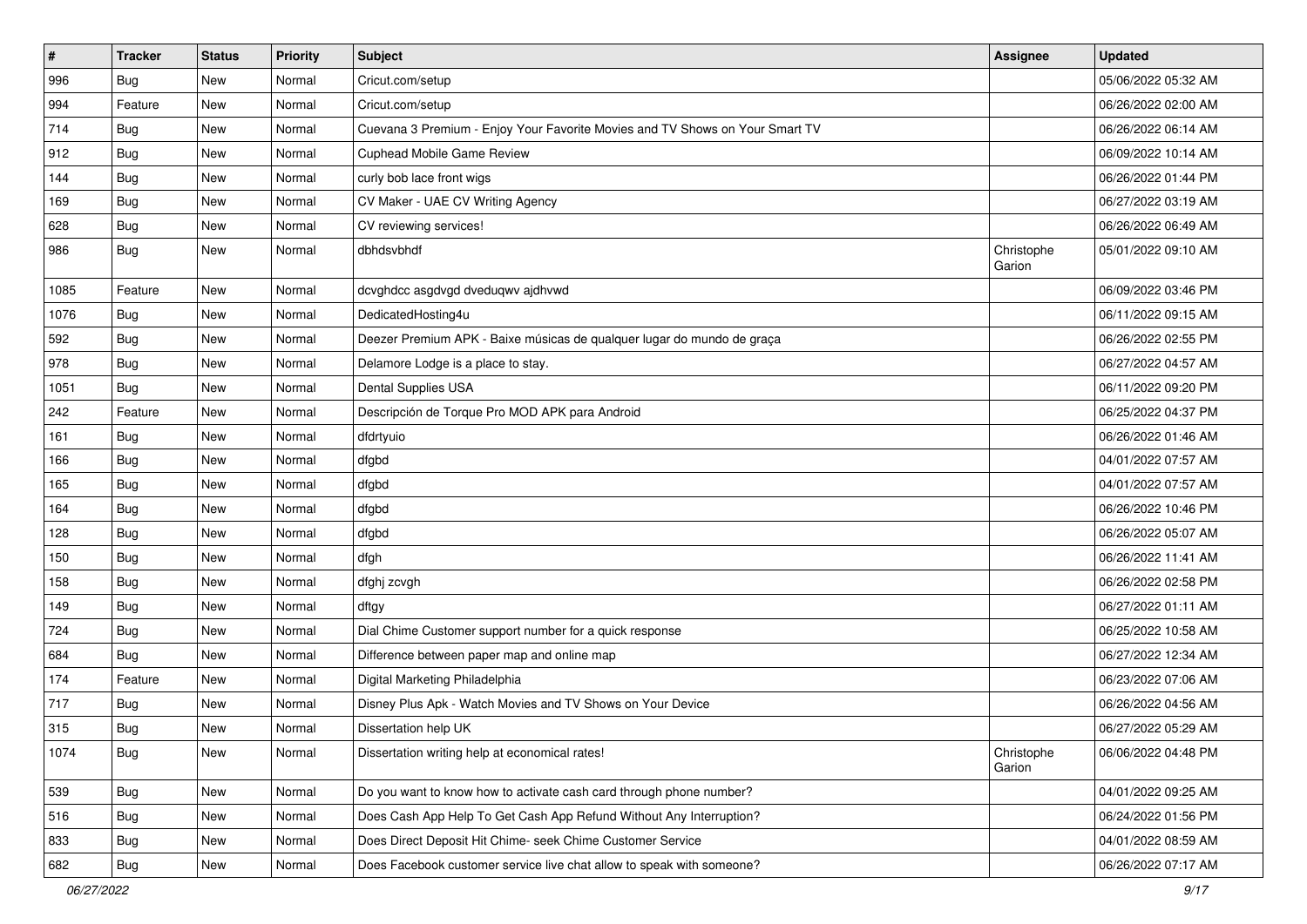| #    | <b>Tracker</b> | <b>Status</b> | Priority | Subject                                                                                                                                                                                                                                                               | Assignee               | <b>Updated</b>      |
|------|----------------|---------------|----------|-----------------------------------------------------------------------------------------------------------------------------------------------------------------------------------------------------------------------------------------------------------------------|------------------------|---------------------|
| 676  | <b>Bug</b>     | New           | Normal   | Does Facebook customer service live chat allow to speak with someone?                                                                                                                                                                                                 |                        | 04/01/2022 09:39 AM |
| 822  | Bug            | New           | Normal   | Dowload Your Boyfriend Game                                                                                                                                                                                                                                           |                        | 06/26/2022 02:21 PM |
| 876  | Bug            | New           | Normal   | Download Full-Size Profile Pictures of Your Favorite Users With InstaDP                                                                                                                                                                                               |                        | 04/01/2022 09:12 AM |
| 1034 | <b>Bug</b>     | New           | Normal   | Download Teaching Feeling For Android                                                                                                                                                                                                                                 |                        | 05/20/2022 09:25 AM |
| 734  | Bug            | New           | Normal   | DR. STRANGE: Multiverse of Scheduling Madness!                                                                                                                                                                                                                        |                        | 04/01/2022 09:33 AM |
| 795  | <b>Bug</b>     | New           | Normal   | Drift Boss - Exciting Race                                                                                                                                                                                                                                            |                        | 06/26/2022 06:32 PM |
| 1081 | Feature        | New           | Normal   | drift boss- the best driftitng game                                                                                                                                                                                                                                   |                        | 06/15/2022 05:56 AM |
| 1003 | Bug            | New           | Normal   | Drift F1 is a drifting car game inspired by F1's tracks.                                                                                                                                                                                                              | Pierre-Loïc<br>Garoche | 05/10/2022 10:52 AM |
| 727  | <b>Bug</b>     | New           | Normal   | Drive for speed simulator mod apk                                                                                                                                                                                                                                     | Pierre-Loïc<br>Garoche | 06/27/2022 06:33 AM |
| 581  | <b>Bug</b>     | New           | Normal   | E-Learning Course Help                                                                                                                                                                                                                                                |                        | 06/26/2022 10:14 AM |
| 910  | Bug            | New           | Normal   | Each content looks unisize or not formated                                                                                                                                                                                                                            |                        | 04/06/2022 11:21 AM |
| 347  | <b>Bug</b>     | New           | Normal   | Eco/Green Cleaning Services in Chesapeake VA                                                                                                                                                                                                                          |                        | 06/27/2022 01:05 AM |
| 332  | <b>Bug</b>     | New           | Normal   | Eco/Green Cleaning Services in Norfolk VA                                                                                                                                                                                                                             |                        | 04/01/2022 07:25 AM |
| 317  | Bug            | New           | Normal   | Eco/Green Cleaning Services in Virginia Beach VA                                                                                                                                                                                                                      |                        | 06/27/2022 12:26 AM |
| 949  | Bug            | New           | Normal   | <b>Educational Games</b>                                                                                                                                                                                                                                              |                        | 06/15/2022 09:11 PM |
| 708  | <b>Bug</b>     | New           | Normal   | Efficient ways to proceed with the cash app dispute process?                                                                                                                                                                                                          |                        | 06/26/2022 12:08 AM |
| 655  | Bug            | New           | Normal   | <b>Eggplant Health Benefits</b>                                                                                                                                                                                                                                       |                        | 06/26/2022 07:21 PM |
| 593  | Bug            | New           | Normal   | Eiffel Spark Ultimate C2 SN series is a fully synthetic range of advanced performance engine oils blended in high<br>performance fully synthetic (PAO - polyalphaolefin) basestocks fortified with advanced technology additive<br>system, specifically formulated to |                        | 06/27/2022 03:28 AM |
| 1092 | Bug            | New           | Normal   | Ellison Estate Vineyard                                                                                                                                                                                                                                               |                        | 06/20/2022 12:03 PM |
| 351  | Bug            | New           | Normal   | Emergency Cleaning Services in Chesapeake VA                                                                                                                                                                                                                          |                        | 04/01/2022 07:14 AM |
| 350  | Bug            | New           | Normal   | Emergency Cleaning Services in Chesapeake VA                                                                                                                                                                                                                          |                        | 04/01/2022 07:14 AM |
| 335  | <b>Bug</b>     | New           | Normal   | Emergency Cleaning Services in Norfolk VA                                                                                                                                                                                                                             |                        | 04/01/2022 07:24 AM |
| 320  | Bug            | New           | Normal   | Emergency Cleaning Services in Virginia Beach VA                                                                                                                                                                                                                      |                        | 04/01/2022 07:27 AM |
| 561  | <b>Bug</b>     | New           | Normal   | Enjoy the Full YouTube Premium Experience With YouTube Premium Membership                                                                                                                                                                                             |                        | 06/27/2022 02:37 AM |
| 1117 | Bug            | New           | Normal   | Equal Words - Word search game for PC and Windows Phone                                                                                                                                                                                                               |                        | 06/27/2022 02:12 AM |
| 692  | Bug            | New           | Normal   | Esports 888b                                                                                                                                                                                                                                                          |                        | 06/12/2022 10:04 AM |
| 220  | Feature        | New           | Normal   | essay writing services                                                                                                                                                                                                                                                |                        | 06/26/2022 04:55 PM |
| 75   | Bug            | New           | Normal   | exception File "checks/algebraicLoop.ml", line 368, characters 16-22: Assertion failed                                                                                                                                                                                |                        | 06/26/2022 11:54 PM |
| 877  | Feature        | New           | Normal   | <b>Exness Broker Review</b>                                                                                                                                                                                                                                           |                        | 04/01/2022 09:12 AM |
| 573  | Bug            | New           | Normal   | Experimente lo mejor en la aplicación Apk de juegos gratis                                                                                                                                                                                                            |                        | 06/26/2022 02:11 PM |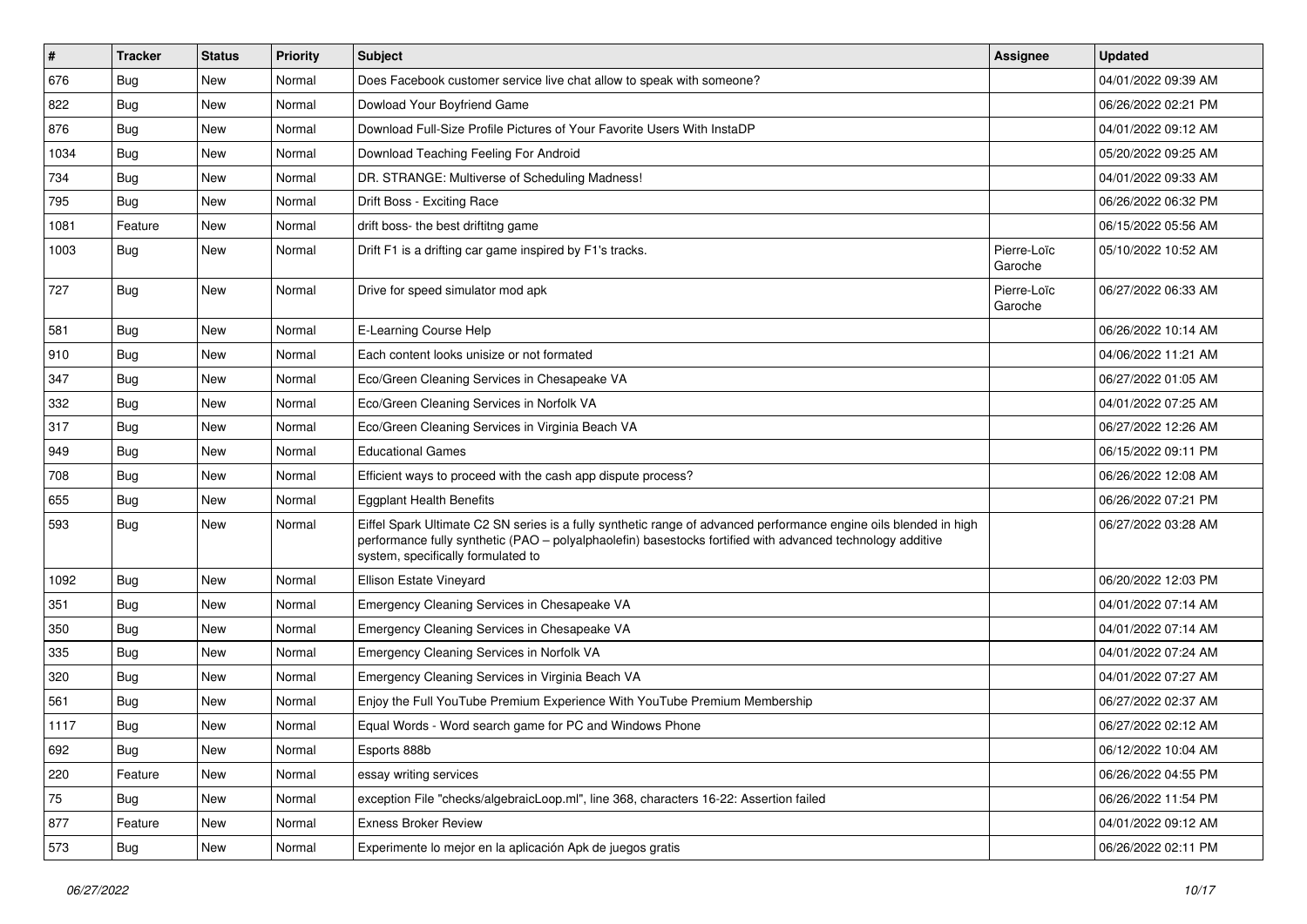| $\vert$ # | <b>Tracker</b> | <b>Status</b> | <b>Priority</b> | <b>Subject</b>                                                  | Assignee          | <b>Updated</b>      |
|-----------|----------------|---------------|-----------------|-----------------------------------------------------------------|-------------------|---------------------|
| 135       | <b>Bug</b>     | New           | Normal          | factspress                                                      |                   | 04/01/2022 07:52 AM |
| 258       | Bug            | New           | Normal          | Fake Nike Dunk High AMBUSH Deep Royal                           |                   | 06/26/2022 11:25 AM |
| 497       | Bug            | New           | Normal          | Fake Nike Dunk Low Off-White Lot 50                             |                   | 06/27/2022 04:21 AM |
| 256       | <b>Bug</b>     | New           | Normal          | <b>Fake Travis Scott Shoes</b>                                  |                   | 04/01/2022 08:12 AM |
| 977       | <b>Bug</b>     | New           | Normal          | Fans of the Old Country will like this book.                    |                   | 06/26/2022 05:54 AM |
| 511       | Feature        | New           | Normal          | Fashion                                                         | Anonymous         | 06/27/2022 12:17 AM |
| 510       | Feature        | New           | Normal          | Fashion                                                         | Anonymous         | 06/26/2022 01:11 PM |
| 509       | Feature        | New           | Normal          | Fashion                                                         | Anonymous         | 06/13/2022 03:39 AM |
| 272       | Feature        | New           | Normal          | Fashion                                                         |                   | 06/19/2022 08:01 AM |
| 271       | Feature        | New           | Normal          | Fashion                                                         |                   | 06/27/2022 02:07 AM |
| 268       | <b>Bug</b>     | New           | Normal          | Fashionj                                                        |                   | 04/01/2022 08:20 AM |
| 154       | <b>Bug</b>     | New           | Normal          | fdgyyrut gyrtrw                                                 |                   | 06/27/2022 01:21 AM |
| 915       | Bug            | New           | Normal          | Finance dissertation writing                                    |                   | 04/07/2022 09:22 AM |
| 1091      | <b>Bug</b>     | New           | Normal          | Find family fun indoors and outdoors in the Jungfrau Region     |                   | 06/14/2022 09:33 AM |
| 985       | Bug            | New           | Normal          | Find out the vitality of Facebook Phone Number:                 |                   | 06/27/2022 05:39 AM |
| 316       | <b>Bug</b>     | New           | Normal          | Finden Sie den besten Klingelton für Ihr Telefon                |                   | 06/24/2022 10:28 PM |
| 983       | <b>Bug</b>     | New           | Normal          | Finding issue in tekken 3 game?                                 |                   | 05/28/2022 02:34 PM |
| 214       | Feature        | New           | Normal          | Five Christmas Apps For Apple Users                             |                   | 06/27/2022 02:17 AM |
| 982       | Bug            | New           | Normal          | Five sites that let you download free scenarios for your iPhone |                   | 05/07/2022 09:34 PM |
| 213       | Bug            | New           | Normal          | fix HP Notebook Missing Operating System Error Message          |                   | 04/01/2022 08:53 AM |
| 1017      | Feature        | New           | Normal          | fleeing the complex                                             | Hamza<br>Bourbouh | 05/13/2022 06:33 AM |
| 475       | Bug            | New           | Normal          | Floor Cleaning Arlington MA                                     |                   | 06/26/2022 07:33 AM |
| 411       | <b>Bug</b>     | New           | Normal          | Floor Cleaning Boston MA                                        |                   | 04/01/2022 07:47 AM |
| 427       | Bug            | New           | Normal          | Floor Cleaning Brookline MA                                     |                   | 04/01/2022 07:46 AM |
| 460       | Bug            | New           | Normal          | Floor Cleaning Medford MA                                       |                   | 06/26/2022 08:00 PM |
| 436       | <b>Bug</b>     | New           | Normal          | Floor Cleaning Newton MA                                        |                   | 04/01/2022 07:50 AM |
| 452       | <b>Bug</b>     | New           | Normal          | Floor Cleaning Quincy MA                                        |                   | 04/01/2022 07:48 AM |
| 419       | <b>Bug</b>     | New           | Normal          | Floor Cleaning Somerville MA                                    |                   | 04/01/2022 07:46 AM |
| 444       | <b>Bug</b>     | New           | Normal          | Floor Cleaning Watertown MA                                     |                   | 04/01/2022 07:49 AM |
| 468       | Bug            | New           | Normal          | Floor Cleaning Westchester MA                                   |                   | 06/27/2022 02:41 AM |
| 473       | <b>Bug</b>     | New           | Normal          | Floor Stripping Arlington MA                                    |                   | 06/26/2022 11:10 AM |
| 409       | <b>Bug</b>     | New           | Normal          | Floor Stripping Boston MA                                       |                   | 04/01/2022 07:47 AM |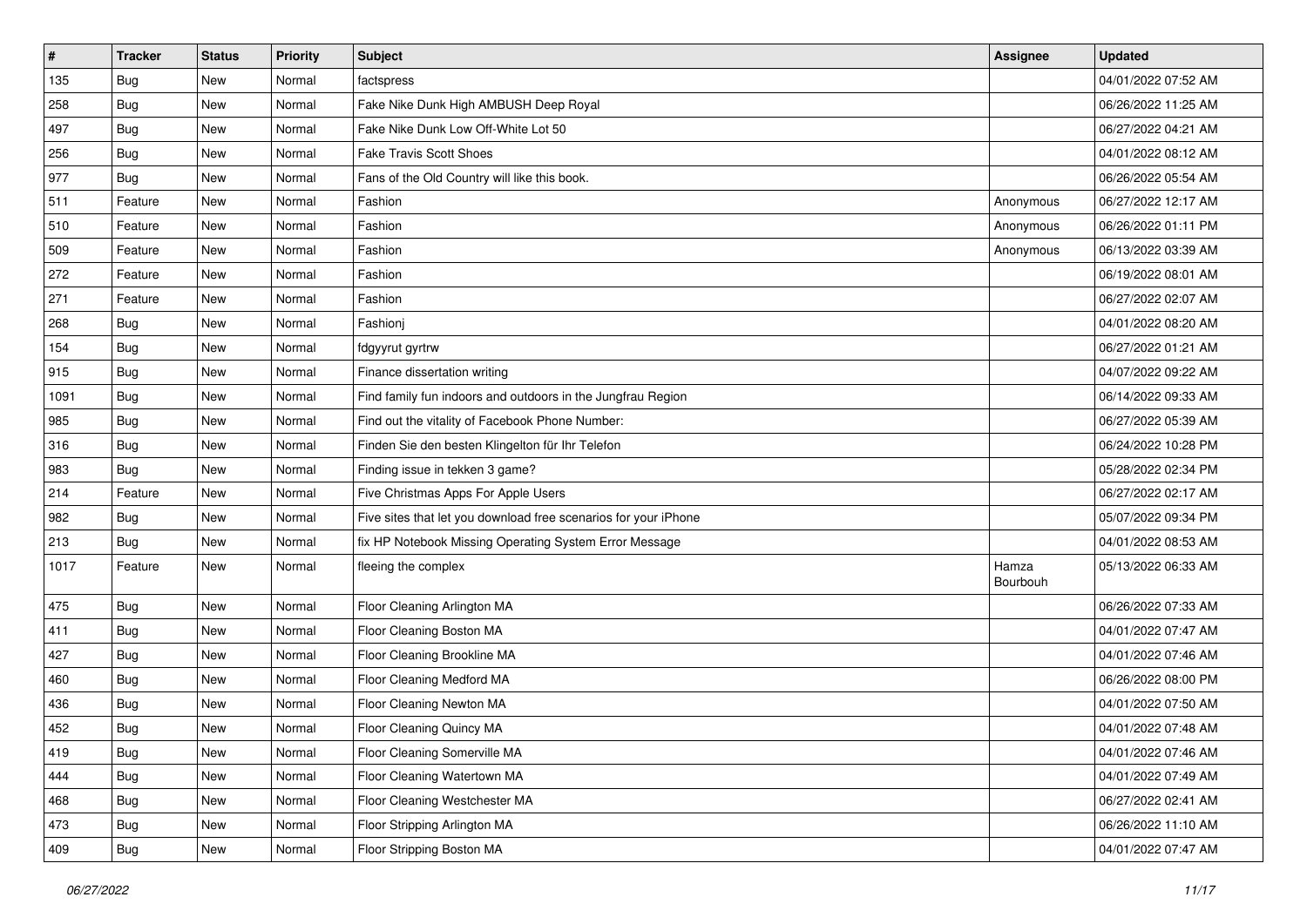| $\vert$ # | <b>Tracker</b> | <b>Status</b> | Priority | <b>Subject</b>                                               | <b>Assignee</b> | <b>Updated</b>      |
|-----------|----------------|---------------|----------|--------------------------------------------------------------|-----------------|---------------------|
| 425       | <b>Bug</b>     | New           | Normal   | Floor Stripping Brookline MA                                 |                 | 04/01/2022 07:45 AM |
| 458       | <b>Bug</b>     | New           | Normal   | Floor Stripping Medford MA                                   |                 | 04/01/2022 07:32 AM |
| 434       | Bug            | New           | Normal   | Floor Stripping Newton MA                                    |                 | 04/01/2022 07:50 AM |
| 450       | <b>Bug</b>     | New           | Normal   | Floor Stripping Quincy MA                                    |                 | 06/25/2022 08:06 PM |
| 417       | Bug            | New           | Normal   | Floor Stripping Somerville MA                                |                 | 04/01/2022 07:46 AM |
| 442       | <b>Bug</b>     | New           | Normal   | Floor Stripping Watertown MA                                 |                 | 04/01/2022 07:49 AM |
| 466       | Bug            | New           | Normal   | Floor Stripping Westchester MA                               |                 | 06/26/2022 11:57 AM |
| 474       | <b>Bug</b>     | New           | Normal   | Floor Waxing Arlington MA                                    |                 | 06/27/2022 03:03 AM |
| 410       | <b>Bug</b>     | New           | Normal   | Floor Waxing Boston MA                                       |                 | 04/01/2022 07:47 AM |
| 426       | <b>Bug</b>     | New           | Normal   | Floor Waxing Brookline MA                                    |                 | 04/01/2022 07:49 AM |
| 459       | <b>Bug</b>     | New           | Normal   | Floor Waxing Medford MA                                      |                 | 04/01/2022 07:32 AM |
| 435       | Bug            | New           | Normal   | Floor Waxing Newton MA                                       |                 | 04/01/2022 07:50 AM |
| 451       | Bug            | New           | Normal   | Floor Waxing Quincy MA                                       |                 | 04/01/2022 07:48 AM |
| 418       | <b>Bug</b>     | New           | Normal   | Floor Waxing Somerville MA                                   |                 | 04/01/2022 07:46 AM |
| 443       | Bug            | New           | Normal   | Floor Waxing Watertown MA                                    |                 | 04/01/2022 07:51 AM |
| 467       | <b>Bug</b>     | New           | Normal   | Floor Waxing Westchester MA                                  |                 | 04/01/2022 07:31 AM |
| 253       | <b>Bug</b>     | New           | Normal   | Florence Lawrence                                            |                 | 06/18/2022 01:09 PM |
| 232       | <b>Bug</b>     | New           | Normal   | FM whatsapp messaging app.                                   |                 | 05/02/2022 06:03 AM |
| 956       | <b>Bug</b>     | New           | Normal   | FNF Free Mods Online                                         |                 | 06/25/2022 09:59 PM |
| 774       | <b>Bug</b>     | New           | Normal   | Follow proper initiatives                                    |                 | 06/26/2022 10:40 PM |
| 765       | <b>Bug</b>     | New           | Normal   | Follow proper initiatives to check my cash app               |                 | 06/25/2022 10:08 AM |
| 590       | <b>Bug</b>     | New           | Normal   | Follow proper initiatives to check my cash app card balance: |                 | 06/26/2022 10:09 PM |
| 577       | Bug            | New           | Normal   | Follow these easy steps to make Admiral Casino Login         |                 | 06/27/2022 06:34 AM |
| 703       | <b>Bug</b>     | New           | Normal   | For real-time help, dial Facebook customer service number    |                 | 06/25/2022 02:00 PM |
| 157       | <b>Bug</b>     | New           | Normal   | Forget cash app pin                                          |                 | 06/27/2022 02:47 AM |
| 515       | Bug            | New           | Normal   | Fragment Nike Dunk High Tokyo Fake                           |                 | 06/26/2022 03:25 PM |
| 979       | Bug            | New           | Normal   | Free Gas Cards for the Unemployed                            |                 | 06/25/2022 09:02 PM |
| 980       | Bug            | New           | Normal   | Free Gas Cards for the Unemployed                            |                 | 04/28/2022 06:25 AM |
| 973       | Feature        | New           | Normal   | Free NFL Streaming Sites                                     |                 | 05/10/2022 10:56 AM |
| 219       | Bug            | New           | Normal   | Free Ringtones for Cell Phones.                              |                 | 06/26/2022 11:25 PM |
| 781       | Bug            | New           | Normal   | Free Whatsapp Group to Join                                  |                 | 06/25/2022 01:25 AM |
| 923       | <b>Bug</b>     | New           | Normal   | frenchies for sale                                           |                 | 04/11/2022 02:35 PM |
| 957       | Bug            | New           | Normal   | From Where I Can Get Cheap Writing Services?                 |                 | 04/20/2022 05:06 AM |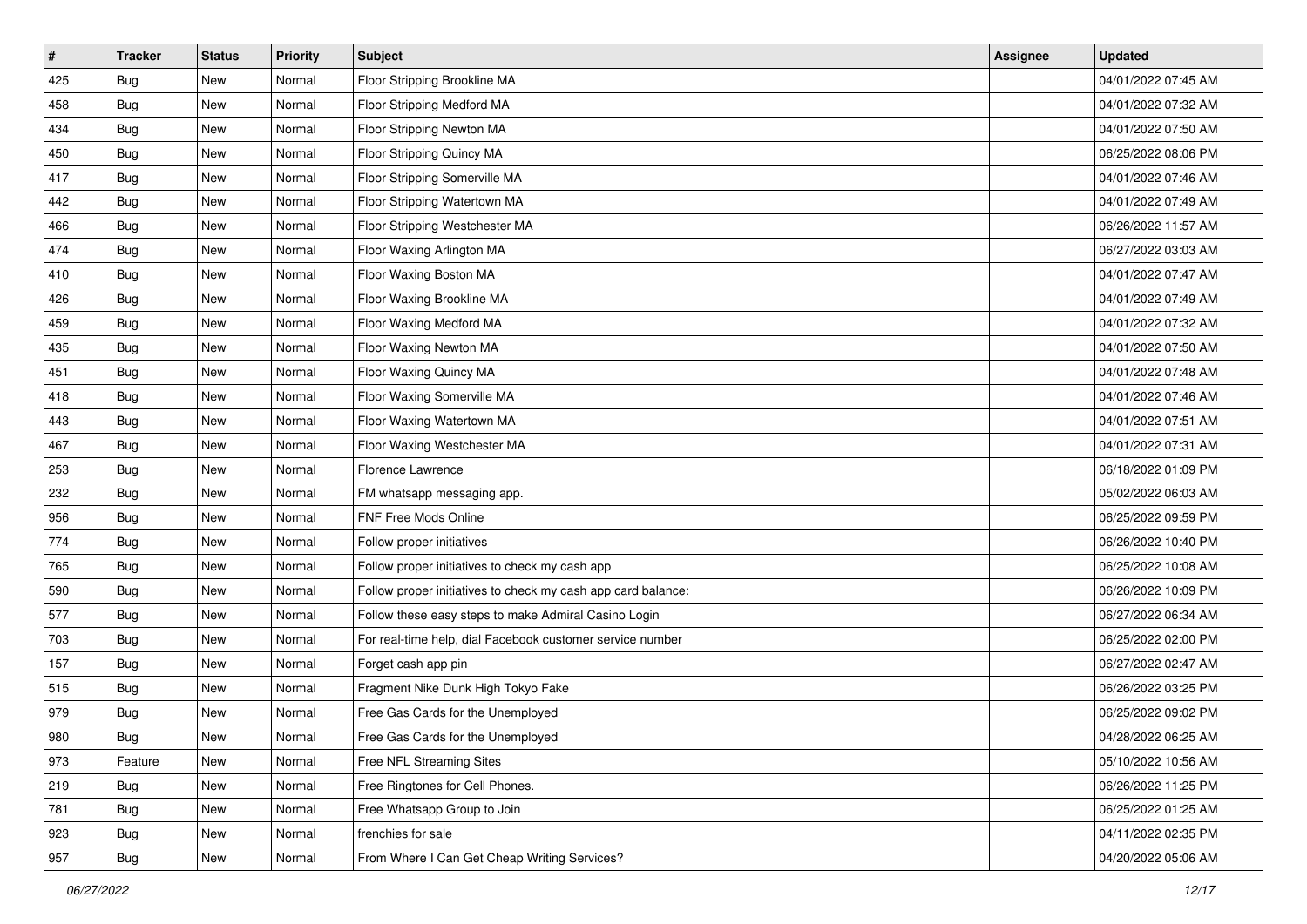| $\vert$ # | <b>Tracker</b> | <b>Status</b> | <b>Priority</b> | Subject                                                                                | <b>Assignee</b>      | <b>Updated</b>      |
|-----------|----------------|---------------|-----------------|----------------------------------------------------------------------------------------|----------------------|---------------------|
| 789       | <b>Bug</b>     | New           | Normal          | Full version                                                                           |                      | 06/27/2022 02:01 AM |
| 393       | <b>Bug</b>     | New           | Normal          | Furniture Assembly Services in Annapolis MD                                            |                      | 04/01/2022 07:16 AM |
| 369       | Bug            | New           | Normal          | Furniture Assembly Services in Arlington County VA                                     |                      | 04/01/2022 07:12 AM |
| 357       | <b>Bug</b>     | New           | Normal          | Furniture Assembly Services in Baltimore MD                                            |                      | 04/01/2022 07:12 AM |
| 375       | Bug            | New           | Normal          | Furniture Assembly Services in Fairfax VA                                              |                      | 04/01/2022 07:18 AM |
| 405       | <b>Bug</b>     | New           | Normal          | Furniture Assembly Services in Gaithersburg MD                                         |                      | 04/01/2022 07:47 AM |
| 381       | Bug            | New           | Normal          | Furniture Assembly Services in McLean VA                                               |                      | 04/01/2022 07:17 AM |
| 399       | <b>Bug</b>     | New           | Normal          | Furniture Assembly Services in Potomac MD                                              |                      | 04/01/2022 07:15 AM |
| 387       | <b>Bug</b>     | New           | Normal          | Furniture Assembly Services in Sterling VA                                             |                      | 04/01/2022 07:18 AM |
| 363       | Bug            | New           | Normal          | Furniture Assembly Services in Washington DC                                           |                      | 04/01/2022 07:13 AM |
| 849       | <b>Bug</b>     | New           | Normal          | FutEmax App Apk - Watch Soccer, Fantasy Football, And More On Your Mobile Device       |                      | 04/01/2022 09:04 AM |
| 683       | Feature        | New           | Normal          | Game creation                                                                          |                      | 06/27/2022 04:46 AM |
| 1053      | Bug            | New           | Normal          | Game Geometry Dash                                                                     |                      | 05/26/2022 11:30 AM |
| 1118      | <b>Bug</b>     | New           | Normal          | Gameplay Minecraft                                                                     |                      | 06/21/2022 06:33 AM |
| 412       | <b>Bug</b>     | New           | Normal          | Germs Removal Boston MA                                                                |                      | 04/01/2022 07:47 AM |
| 429       | Bug            | New           | Normal          | Germs Removal Brookline MA                                                             |                      | 04/01/2022 07:51 AM |
| 428       | <b>Bug</b>     | New           | Normal          | Germs Removal Brookline MA                                                             |                      | 04/01/2022 07:47 AM |
| 461       | Bug            | New           | Normal          | Germs Removal Medford MA                                                               |                      | 06/24/2022 05:59 PM |
| 437       | Bug            | New           | Normal          | Germs Removal Newton MA                                                                |                      | 04/01/2022 07:50 AM |
| 453       | <b>Bug</b>     | New           | Normal          | Germs Removal Quincy MA                                                                |                      | 04/01/2022 07:48 AM |
| 420       | Bug            | New           | Normal          | Germs Removal Somerville MA                                                            |                      | 04/01/2022 07:46 AM |
| 445       | <b>Bug</b>     | New           | Normal          | Germs Removal Watertown MA                                                             |                      | 04/01/2022 07:49 AM |
| 469       | <b>Bug</b>     | New           | Normal          | Germs Removal Westchester MA                                                           |                      | 06/26/2022 05:31 PM |
| 641       | <b>Bug</b>     | New           | Normal          | Get Best Economics Dissertation Writing Service                                        |                      | 06/25/2022 10:04 AM |
| 489       | <b>Bug</b>     | New           | Normal          | Get cash app refund instantly if sent to the wrong person                              |                      | 06/27/2022 04:26 AM |
| 959       | Bug            | New           | Normal          | Get connected with cash app team-How to get money off cash app at walmart without card |                      | 04/20/2022 08:18 AM |
| 732       | <b>Bug</b>     | New           | Normal          | Get rectifications steps about why cash app transfer failed                            |                      | 06/26/2022 03:28 PM |
| 547       | Bug            | New           | Normal          | Get rid of the issue of cash app down by calling experts.                              |                      | 06/26/2022 10:38 AM |
| 543       | Feature        | New           | Normal          | Get tech assistance with customer support on ATT Yahoo email login issue.              |                      | 06/24/2022 05:08 PM |
| 668       | Bug            | New           | Normal          | Get to know Cash App Refund Process here                                               |                      | 06/25/2022 08:53 PM |
| 535       | Bug            | New           | Normal          | Getting Tangled Problems When You Try To Apply For Cash App Delete Account             | Christophe<br>Garion | 06/26/2022 04:51 PM |
| 162       | <b>Bug</b>     | New           | Normal          | gfyuik9                                                                                | Hamza<br>Bourbouh    | 04/01/2022 08:01 AM |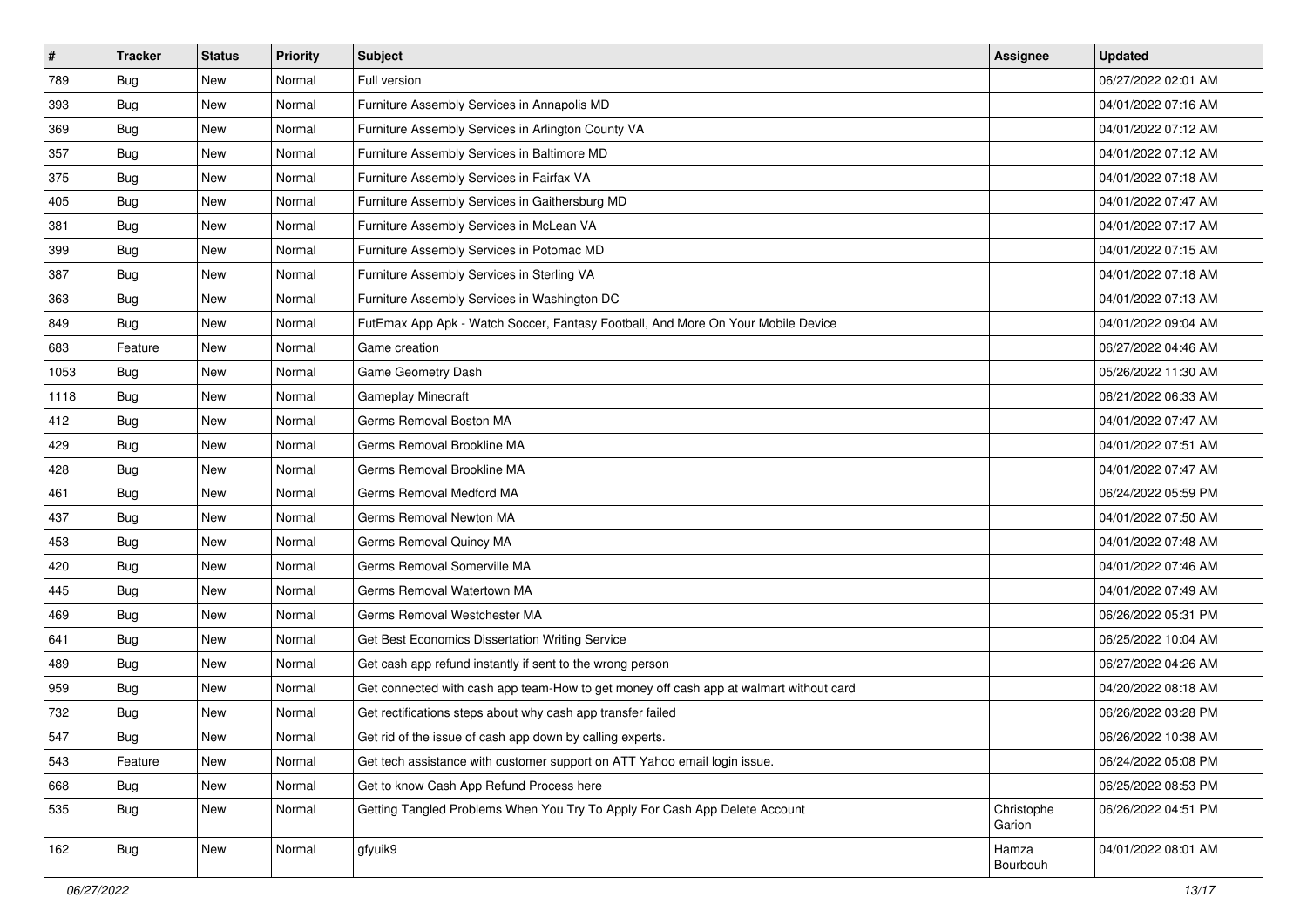| $\vert$ # | <b>Tracker</b> | <b>Status</b> | <b>Priority</b> | <b>Subject</b>                                                                                                                                                                                                                                    | <b>Assignee</b>        | <b>Updated</b>      |
|-----------|----------------|---------------|-----------------|---------------------------------------------------------------------------------------------------------------------------------------------------------------------------------------------------------------------------------------------------|------------------------|---------------------|
| 120       | Bug            | New           | Normal          | ghfjtkx                                                                                                                                                                                                                                           | Pierre-Loïc<br>Garoche | 06/26/2022 04:31 PM |
| 806       | Feature        | <b>New</b>    | Normal          | Go everywhere thanks to mapquest driving directions                                                                                                                                                                                               |                        | 06/27/2022 02:39 AM |
| 965       | Bug            | New           | Normal          | Go with cash app customer service to know where I can load my cash app card                                                                                                                                                                       |                        | 04/22/2022 01:07 PM |
| 118       | Bug            | New           | Normal          | golf                                                                                                                                                                                                                                              | Anonymous              | 06/26/2022 10:39 AM |
| 903       | Feature        | New           | Normal          | Good game                                                                                                                                                                                                                                         |                        | 04/11/2022 08:39 AM |
| 892       | Bug            | <b>New</b>    | Normal          | Good game                                                                                                                                                                                                                                         |                        | 04/01/2022 09:15 AM |
| 901       | Feature        | New           | Normal          | good game ever                                                                                                                                                                                                                                    |                        | 06/26/2022 06:25 PM |
| 900       | Feature        | New           | Normal          | good game ever                                                                                                                                                                                                                                    |                        | 04/02/2022 11:59 AM |
| 834       | Bug            | New           | Normal          | Grasp the secret to relieve stress and fatigue                                                                                                                                                                                                    |                        | 04/01/2022 08:57 AM |
| 818       | Bug            | <b>New</b>    | Normal          | Have you ever played a basketball game?                                                                                                                                                                                                           | Corentin<br>Lauverjat  | 04/01/2022 08:55 AM |
| 285       | Bug            | New           | Normal          | Have you ever written an essay?                                                                                                                                                                                                                   |                        | 06/26/2022 05:15 PM |
| 137       | <b>Bug</b>     | New           | Normal          | hcbets                                                                                                                                                                                                                                            |                        | 04/01/2022 07:52 AM |
| 177       | Feature        | <b>New</b>    | Normal          | HD lace silky straight human hair wig                                                                                                                                                                                                             |                        | 04/01/2022 08:41 AM |
| 492       | Bug            | New           | Normal          | HD Streamz MOD APK v3.5.5 (Keine Werbung)                                                                                                                                                                                                         |                        | 06/27/2022 12:30 AM |
| 295       | <b>Bug</b>     | New           | Normal          | Headliner Repair Services in Jonesboro GA                                                                                                                                                                                                         |                        | 04/01/2022 07:21 AM |
| 305       | Bug            | New           | Normal          | Headliner Repair Services in Norcross GA                                                                                                                                                                                                          |                        | 04/01/2022 07:19 AM |
| 1088      | Bug            | New           | Normal          | Health And Fitness Tips 2022                                                                                                                                                                                                                      | Pierre-Loïc<br>Garoche | 06/20/2022 06:42 AM |
| 182       | Bug            | New           | Normal          | <b>Healthcare Custom Writing Services</b>                                                                                                                                                                                                         |                        | 06/25/2022 12:31 AM |
| 181       | Bug            | New           | Normal          | <b>Healthcare Custom Writing Services</b>                                                                                                                                                                                                         |                        | 06/27/2022 05:18 AM |
| 627       | <b>Bug</b>     | <b>New</b>    | Normal          | <b>HELO</b>                                                                                                                                                                                                                                       |                        | 06/26/2022 06:42 AM |
| 544       | Bug            | New           | Normal          | Hey! I had a very cool idea to order our general picture on canvas for my family as a gift. But couldn't find a good<br>one. Once my friend advised me this article in which I found what I was looking for and gave a cool gift to my<br>family. |                        | 06/27/2022 04:10 AM |
| 187       | Bug            | New           | Normal          | High Quality Replic 350 V2 Carbon                                                                                                                                                                                                                 |                        | 04/01/2022 08:40 AM |
| 508       | Bug            | New           | Normal          | hire a professional dissertation help                                                                                                                                                                                                             |                        | 06/27/2022 04:57 AM |
| 195       | <b>Bug</b>     | New           | Normal          | homoeobazaar                                                                                                                                                                                                                                      |                        | 04/01/2022 08:23 AM |
| 186       | Feature        | New           | Normal          | homoeobazaar                                                                                                                                                                                                                                      |                        | 04/01/2022 08:40 AM |
| 180       | Feature        | <b>New</b>    | Normal          | homoeobazaar                                                                                                                                                                                                                                      |                        | 06/27/2022 01:39 AM |
| 196       | <b>Bug</b>     | New           | Normal          | Homoeobazaar For Homeopathy Medicines                                                                                                                                                                                                             |                        | 06/27/2022 01:58 AM |
| 671       | Bug            | New           | Normal          | Hot games                                                                                                                                                                                                                                         | Pierre-Loïc<br>Garoche | 06/26/2022 12:40 AM |
| 274       | <b>Bug</b>     | New           | Normal          | How AI is transforming coupon marketing campaigns?                                                                                                                                                                                                | Anonymous              | 04/01/2022 08:19 AM |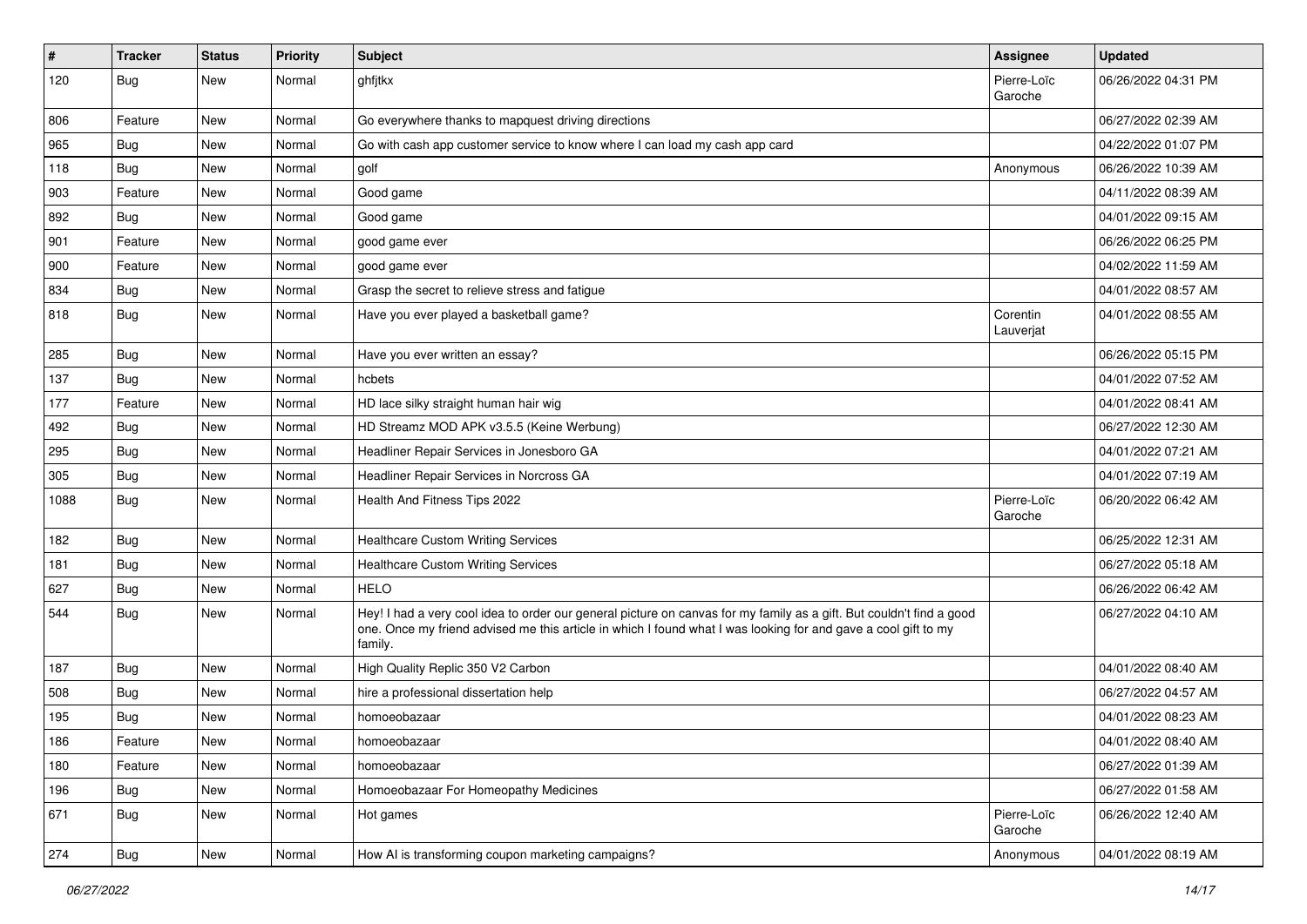| $\vert$ # | <b>Tracker</b> | <b>Status</b> | <b>Priority</b> | <b>Subject</b>                                                                   | <b>Assignee</b>        | <b>Updated</b>      |
|-----------|----------------|---------------|-----------------|----------------------------------------------------------------------------------|------------------------|---------------------|
| 919       | Feature        | New           | Normal          | How can I check my Cash App card balance by dialing a number?                    |                        | 04/10/2022 09:07 AM |
| 589       | Bug            | New           | Normal          | How can I get the cash app phone number of customer support?                     |                        | 06/26/2022 01:59 PM |
| 631       | Bug            | New           | Normal          | How Can I Load Cash App Card at Walmart straight away?                           |                        | 06/26/2022 04:07 PM |
| 630       | Bug            | New           | Normal          | How Can I Load Cash App Card at Walmart straight away?                           |                        | 06/26/2022 12:04 AM |
| 629       | <b>Bug</b>     | New           | Normal          | How Can I Load Cash App Card at Walmart straight away?                           |                        | 06/24/2022 07:55 PM |
| 933       | <b>Bug</b>     | New           | Normal          | How Can I Watch Movies on My Mobile Phone                                        |                        | 06/24/2022 12:55 AM |
| 706       | Bug            | New           | Normal          | How Can You Cancel A Cash App Payment Without Any Prior Information?             |                        | 06/26/2022 09:13 AM |
| 501       | Bug            | New           | Normal          | How Do I Annihilate Cash App Transfer Failed Problems Effectively                | Pierre-Loïc<br>Garoche | 06/27/2022 02:49 AM |
| 815       | Bug            | <b>New</b>    | Normal          | how do i call cash app customer service                                          | Xavier Thirioux        | 06/26/2022 10:54 PM |
| 971       | Bug            | New           | Normal          | How Do I Check Balance On Cash App Card With Optimum Ease?                       |                        | 04/23/2022 08:43 PM |
| 783       | <b>Bug</b>     | New           | Normal          | How Do I Determine The Reasons And Solutions To Fix Cash App Transfer Failed?    |                        | 06/26/2022 12:30 PM |
| 1106      | Bug            | <b>New</b>    | Normal          | How Do I Get Cash App ++ Without Confronting Any Technical Glitches?             |                        | 06/25/2022 09:53 PM |
| 719       | <b>Bug</b>     | New           | Normal          | How Do I Send \$5000 Through Cash App Account With Ease?                         |                        | 06/26/2022 10:14 PM |
| 758       | Bug            | New           | Normal          | How Do I Study Consistently For Hours?                                           |                        | 06/27/2022 12:49 AM |
| 737       | Bug            | New           | Normal          | How Do I Talk To A Live Person At Facebook If Anything Is Doubtful?              |                        | 04/01/2022 09:20 AM |
| 1087      | <b>Bug</b>     | New           | Normal          | How do new writers start out?                                                    |                        | 06/10/2022 03:25 PM |
| 796       | Bug            | New           | Normal          | How Does Cash App ++ actually work and What is the process of it                 |                        | 06/22/2022 07:03 AM |
| 720       | <b>Bug</b>     | New           | Normal          | How does Cash App Phone Number provide a quick treatment?                        |                        | 06/25/2022 02:32 PM |
| 524       | Bug            | New           | Normal          | How Does Google Account Recovery Work If Your Account Is Hacked?                 |                        | 06/25/2022 07:08 PM |
| 733       | Bug            | New           | Normal          | How does one go about getting a book deal?                                       |                        | 04/01/2022 09:33 AM |
| 594       | Feature        | New           | Normal          | How does research proposal help online make it easy for me?                      |                        | 06/23/2022 04:40 PM |
| 928       | <b>Bug</b>     | New           | Normal          | How Does Sutton Bank Cash App Customer Service Help In Answering Your Questions? |                        | 04/12/2022 11:36 AM |
| 215       | Bug            | New           | Normal          | How For Top Level Cell Phone For You                                             |                        | 06/27/2022 01:50 AM |
| 212       | Feature        | New           | Normal          | How good is the market for gaming mobile apps at the moment?                     |                        | 05/17/2022 11:09 AM |
| 633       | Bug            | New           | Normal          | How i can i solve my issue                                                       |                        | 04/01/2022 09:38 AM |
| 742       | Bug            | New           | Normal          | How Long Does Cash App Support Take To Respond For A Better Support?             |                        | 06/25/2022 11:00 PM |
| 916       | <b>Bug</b>     | New           | Normal          | How long does it take to write a book?                                           |                        | 04/07/2022 12:15 PM |
| 955       | Bug            | <b>New</b>    | Normal          | How Long Does Verification Take On Cash App If You Apply For The Verification?   | Christophe<br>Garion   | 06/25/2022 10:50 PM |
| 571       | Bug            | <b>New</b>    | Normal          | How may the Cash app dispute your trade?                                         | Pierre-Loïc<br>Garoche | 06/26/2022 10:48 PM |
| 738       | Bug            | New           | Normal          | How Much Amount Do I Get Using The Referral Code For Cash App?                   |                        | 04/01/2022 09:03 AM |
| 217       | <b>Bug</b>     | New           | Normal          | How this service matter most?                                                    |                        | 06/26/2022 06:31 AM |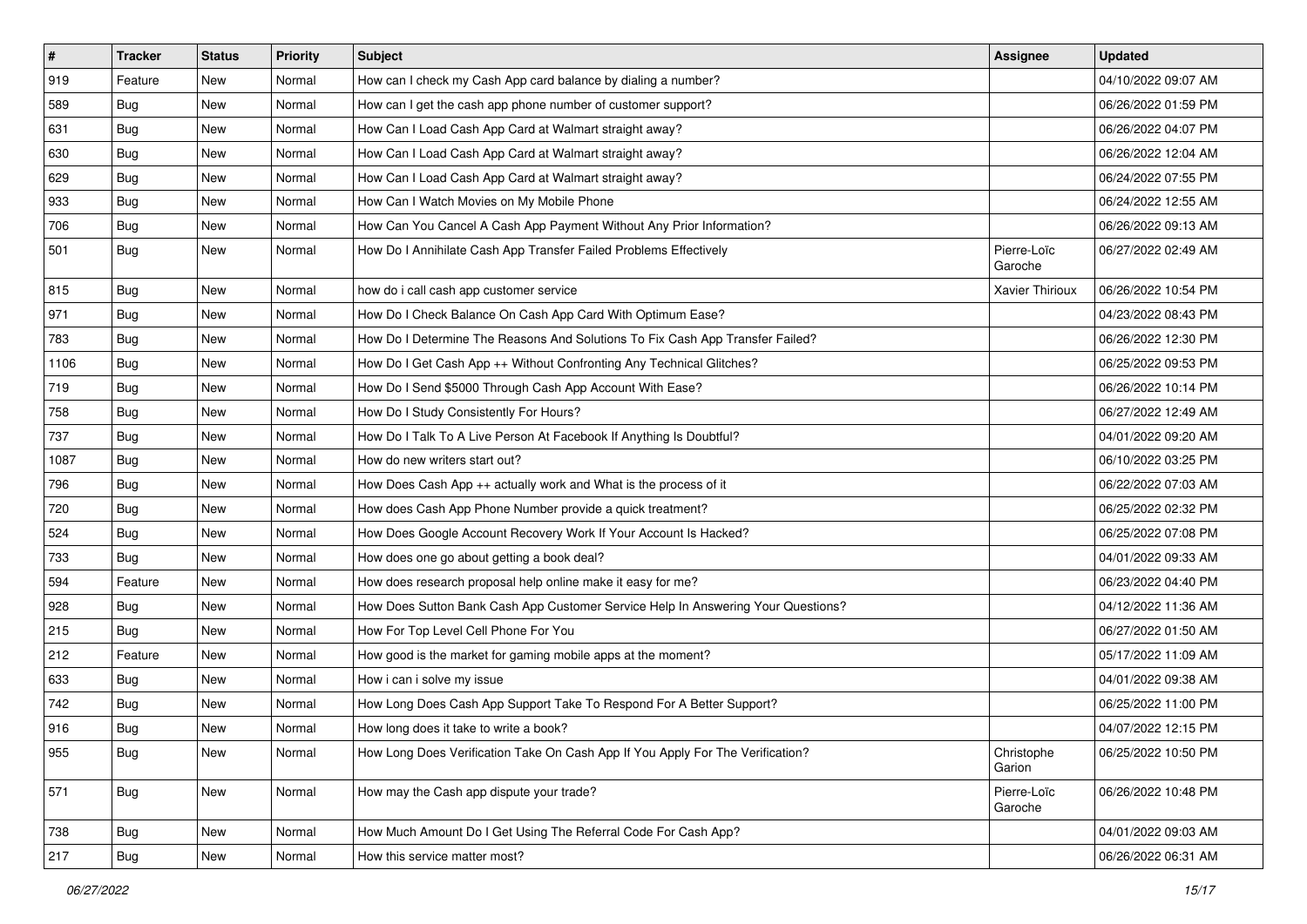| $\pmb{\#}$ | <b>Tracker</b> | <b>Status</b> | Priority | <b>Subject</b>                                                            | <b>Assignee</b>        | <b>Updated</b>      |
|------------|----------------|---------------|----------|---------------------------------------------------------------------------|------------------------|---------------------|
| 1115       | <b>Bug</b>     | New           | Normal   | How to access your saved favorite Tiktok                                  |                        | 06/26/2022 12:01 PM |
| 784        | <b>Bug</b>     | <b>New</b>    | Normal   | How To Add Money On Cash App Card And Check The Funds?                    |                        | 06/26/2022 01:43 PM |
| 762        | <b>Bug</b>     | New           | Normal   | How To Add Money To A Cash App Card If Struggling With Low Amount?        |                        | 06/24/2022 07:48 AM |
| 678        | Bug            | New           | Normal   | How to be a winner in buidnow gg                                          |                        | 06/24/2022 06:57 AM |
| 972        | Bug            | New           | Normal   | How To Borrow Money From The Cash App? Get To Know About The Same         |                        | 04/25/2022 07:30 AM |
| 852        | Bug            | New           | Normal   | How to cancel your French Bee flight within 24 hours?                     |                        | 04/01/2022 09:13 AM |
| 882        | <b>Bug</b>     | New           | Normal   | How to change bank account on cash app?                                   |                        | 04/01/2022 09:16 AM |
| 906        | Bug            | New           | Normal   | How To Change Cash App From Business To Personal Account For Any Reasons? |                        | 04/04/2022 09:57 AM |
| 1009       | <b>Bug</b>     | New           | Normal   | How to change routing number on Cash App?                                 |                        | 05/11/2022 07:13 AM |
| 1025       | Bug            | New           | Normal   | how to change the logo in wordpress                                       |                        | 06/25/2022 06:20 PM |
| 518        | <b>Bug</b>     | New           | Normal   | How To Check The Balance Of Cash App Account By Taking Cash App Support?  |                        | 06/27/2022 03:46 AM |
| 536        | <b>Bug</b>     | New           | Normal   | How to check the balance on the cash app card                             | Hamza<br>Bourbouh      | 06/27/2022 01:12 AM |
| 1024       | Bug            | New           | Normal   | How to choose the right broker                                            |                        | 06/25/2022 06:23 PM |
| 533        | Bug            | New           | Normal   | How to complete the homework assignments in economics in the easiest way? |                        | 06/26/2022 10:12 PM |
| 229        | Feature        | New           | Normal   | How To Delete Cash App Account? - Check Out the Steps In Detail           |                        | 05/01/2022 09:06 PM |
| 1101       | Bug            | New           | Normal   | How to Delete Cash App History at once?                                   |                        | 06/16/2022 06:49 AM |
| 1064       | Bug            | New           | Normal   | How to delete Cash App history?                                           | Pierre-Loïc<br>Garoche | 06/11/2022 10:29 AM |
| 976        | <b>Bug</b>     | New           | Normal   | How to delete the cash app account history right now?                     | Hamza<br>Bourbouh      | 04/27/2022 09:47 AM |
| 697        | Bug            | New           | Normal   | How to Descargar Pura TV For Android                                      |                        | 06/26/2022 11:36 PM |
| 984        | Bug            | <b>New</b>    | Normal   | How to disable, permanently delete Twitter account on phone, PC           |                        | 06/26/2022 08:28 AM |
| 608        | Feature        | New           | Normal   | How To Do Hotmail Password Reset Without Phone Number?                    |                        | 04/01/2022 09:22 AM |
| 826        | <b>Bug</b>     | New           | Normal   | How to Dowload MXL TV Premium                                             |                        | 05/26/2022 03:34 PM |
| 966        | <b>Bug</b>     | New           | Normal   | How to Download the Filmes                                                |                        | 06/27/2022 03:25 AM |
| 591        | Bug            | New           | Normal   | How To Find Facebook Modifications For Your Spotify Premium Apk?          |                        | 06/19/2022 06:07 AM |
| 1038       | <b>Bug</b>     | New           | Normal   | How to Fix Canon Printer Offline ISsue                                    | Pierre-Loïc<br>Garoche | 05/27/2022 05:25 AM |
| 541        | <b>Bug</b>     | New           | Normal   | How to fix the cash app payment failed errors?                            |                        | 06/27/2022 05:52 AM |
| 574        | <b>Bug</b>     | New           | Normal   | How to fix the Epson printer offline issue due to a wired connection?     |                        | 06/26/2022 11:19 AM |
| 241        | Feature        | New           | Normal   | How to get a complete solution of Big Ideas Math Answers?                 |                        | 04/01/2022 08:15 AM |
| 1069       | Bug            | New           | Normal   | how to get cash app support phone number 24*7 available                   |                        | 06/21/2022 08:36 PM |
| 1079       | Bug            | New           | Normal   | How to get cheap psychology assignment?                                   |                        | 06/15/2022 06:00 AM |